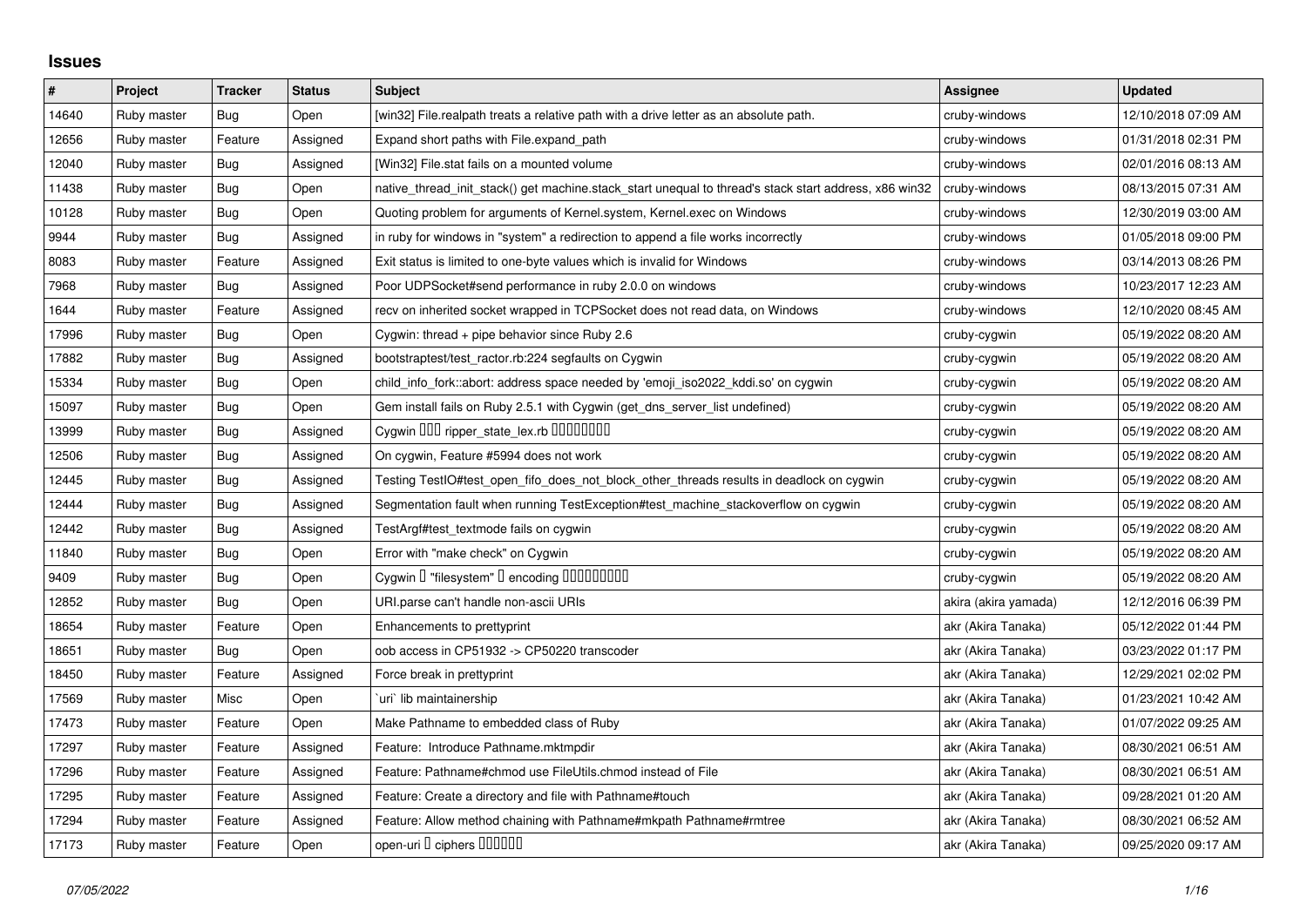| #     | Project     | <b>Tracker</b> | <b>Status</b> | Subject                                                                                                     | Assignee                            | <b>Updated</b>      |
|-------|-------------|----------------|---------------|-------------------------------------------------------------------------------------------------------------|-------------------------------------|---------------------|
| 17154 | Ruby master | Misc           | Open          | Update Pathname Documentation to Clarify Expected Behavior                                                  | akr (Akira Tanaka)                  | 09/05/2020 01:18 PM |
| 16985 | Ruby master | Feature        | Open          | Improve `pp` for `Hash` and `String`                                                                        | akr (Akira Tanaka)                  | 06/26/2020 09:51 AM |
| 16937 | Ruby master | Feature        | Assigned      | Add DNS over HTTP to Resolv                                                                                 | akr (Akira Tanaka)                  | 12/10/2020 09:15 AM |
| 14922 | Ruby master | Feature        | Assigned      | Resolv getaddresses ignores AAAA records for IPv6                                                           | akr (Akira Tanaka)                  | 11/13/2020 04:01 AM |
| 14066 | Ruby master | Feature        | Assigned      | Add CAA DNS RR on Resolv                                                                                    | akr (Akira Tanaka)                  | 11/10/2017 06:50 AM |
| 13513 | Ruby master | Bug            | Assigned      | Resolv::DNS::Message.decode hangs after detecting truncation in UDP messages                                | akr (Akira Tanaka)                  | 03/08/2021 11:35 PM |
| 13385 | Ruby master | Feature        | Open          | [PATCH] Make Resolv::DNS::Name validation similar to host and dig commands                                  | akr (Akira Tanaka)                  | 06/16/2017 08:04 AM |
| 13047 | Ruby master | Feature        | Assigned      | Use String literal instead of `String#+` for multiline pretty-printing of multiline strings                 | akr (Akira Tanaka)                  | 02/22/2017 07:09 AM |
| 12497 | Ruby master | Feature        | Assigned      | GMP version of divmod may be slower                                                                         | akr (Akira Tanaka)                  | 08/10/2016 03:11 AM |
| 11322 | Ruby master | Feature        | Assigned      | OpenUri: RuntimeError: HTTP redirection loop                                                                | akr (Akira Tanaka)                  | 11/13/2020 03:52 AM |
| 11312 | Ruby master | Feature        | Open          | Add Resolv::DNS::Resource::IN::SPF                                                                          | akr (Akira Tanaka)                  | 07/01/2015 03:26 AM |
| 10637 | Ruby master | Feature        | Assigned      | Puppet orchestration on vagrant fails with Error: Non-HTTP proxy URI                                        | akr (Akira Tanaka)                  | 09/23/2020 10:23 PM |
| 10580 | Ruby master | Bug            | Open          | TestProcess#test_deadlock_by_signal_at_forking fails on ARM                                                 | akr (Akira Tanaka)                  | 12/30/2019 03:00 AM |
| 10459 | Ruby master | Feature        | Assigned      | [PATCH] rfc3339 method for Time                                                                             | akr (Akira Tanaka)                  | 05/21/2015 08:14 AM |
| 10129 | Ruby master | Feature        | Assigned      | More descriptive error message for failed net/http requests                                                 | akr (Akira Tanaka)                  | 01/05/2018 09:01 PM |
| 8445  | Ruby master | Bug            | Assigned      | IO.open and IO#set_enconding does not support :fallback option                                              | akr (Akira Tanaka)                  | 06/14/2022 06:02 AM |
| 7412  | Ruby master | Feature        | Assigned      | Pathname#relative_path_from does not support mixed directory separators on windows                          | akr (Akira Tanaka)                  | 01/05/2018 09:00 PM |
| 7362  | Ruby master | Feature        | Assigned      | Adding Pathname#start_with?                                                                                 | akr (Akira Tanaka)                  | 12/25/2017 06:15 PM |
| 3608  | Ruby master | Feature        | Assigned      | Enhancing Pathname#each_child to be lazy                                                                    | akr (Akira Tanaka)                  | 12/25/2017 06:14 PM |
| 18459 | Ruby master | Feature        | Assigned      | IRB autocomplete dropdown colour options                                                                    | aycabta (aycabta.)                  | 01/05/2022 02:15 AM |
| 15371 | Ruby master | Feature        | Assigned      | <b>IRB with ARGV</b>                                                                                        | aycabta (aycabta .)                 | 02/14/2020 11:35 AM |
| 14917 | Ruby master | Misc           | Assigned      | Add RDoc documents to tar ball                                                                              | aycabta (aycabta .)                 | 07/21/2018 09:29 AM |
| 13604 | Ruby master | Feature        | Assigned      | Exposing alternative interface of readline                                                                  | aycabta (aycabta .)                 | 01/20/2020 05:34 AM |
| 9507  | Ruby master | Bug            | Open          | Ruby 2.1.0 is broken on ARMv5: tried to create Proc object without a block                                  | charliesome (Charlie<br>Somerville) | 01/05/2018 09:00 PM |
| 18639 | Ruby master | Feature        | Open          | Update Unicode data to Unicode Version 15.0.0                                                               | duerst (Martin Dürst)               | 03/22/2022 07:38 PM |
| 18601 | Ruby master | Bug            | Open          | Invalid byte sequences in Big5 encodings                                                                    | duerst (Martin Dürst)               | 02/23/2022 07:59 AM |
| 18337 | Ruby master | <b>Bug</b>     | Assigned      | Ruby allows zero-width characters in identifiers                                                            | duerst (Martin Dürst)               | 11/24/2021 09:13 AM |
| 17400 | Ruby master | <b>Bug</b>     | Open          | Incorrect character downcase for Greek Sigma                                                                | duerst (Martin Dürst)               | 12/17/2020 06:56 AM |
| 16842 | Ruby master | Bug            | Assigned      | inspect` prints the UTF-8 character U+0085 (NEXT LINE) verbatim even though it is not printable             | duerst (Martin Dürst)               | 02/26/2021 05:43 AM |
| 13671 | Ruby master | Bug            | Assigned      | Regexp with lookbehind and case-insensitivity raises RegexpError only on strings with certain<br>characters | duerst (Martin Dürst)               | 11/30/2021 04:42 AM |
| 7742  | Ruby master | <b>Bug</b>     | Open          | System encoding (Windows-1258) is not recognized by Ruby to convert back to UTF-8                           | duerst (Martin Dürst)               | 12/25/2017 06:15 PM |
| 6351  | Ruby master | <b>Bug</b>     | Assigned      | transcode table generator does not support multi characters of Unicode                                      | duerst (Martin Dürst)               | 12/25/2017 06:15 PM |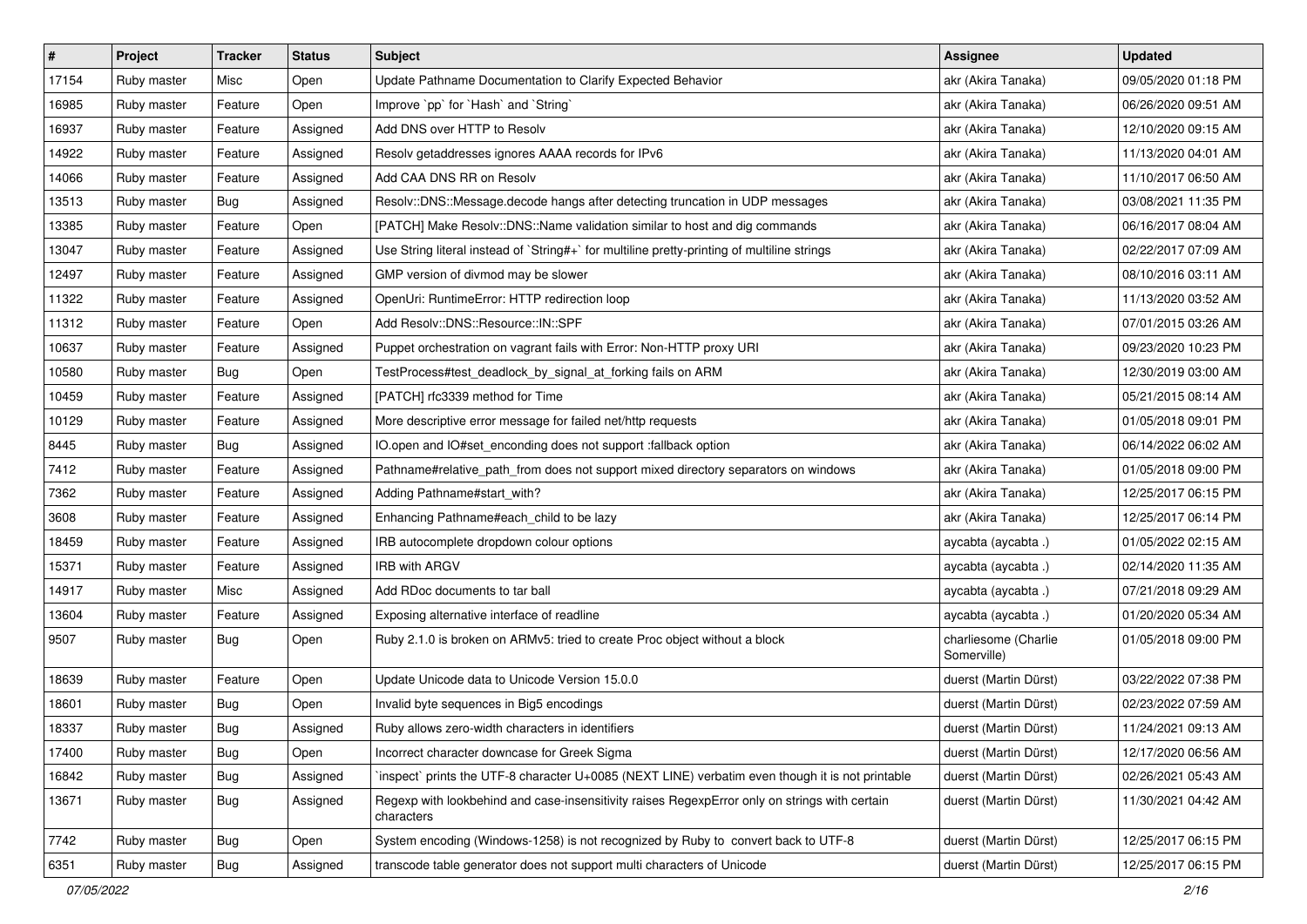| #     | Project     | <b>Tracker</b> | <b>Status</b> | <b>Subject</b>                                                                                                                                                      | Assignee                          | <b>Updated</b>      |
|-------|-------------|----------------|---------------|---------------------------------------------------------------------------------------------------------------------------------------------------------------------|-----------------------------------|---------------------|
| 17525 | Ruby master | Feature        | Open          | Implement Happy Eyeballs Version 2 (RFC8305) in Socket.tcp                                                                                                          | Glass_saga (Masaki<br>Matsushita) | 06/16/2022 01:08 AM |
| 16476 | Ruby master | Feature        | Open          | Socket.getaddrinfo cannot be interrupted by Timeout.timeout                                                                                                         | Glass_saga (Masaki<br>Matsushita) | 06/16/2022 01:08 AM |
| 15628 | Ruby master | Feature        | Assigned      | init inetsock internal should fallback to IPv4 if IPv6 is unreachable                                                                                               | Glass_saga (Masaki<br>Matsushita) | 09/25/2020 05:42 AM |
| 13696 | Ruby master | Feature        | Open          | Add exchange and noreplace options to File.rename                                                                                                                   | Glass_saga (Masaki<br>Matsushita) | 12/01/2017 04:34 PM |
| 7148  | Ruby master | Feature        | Assigned      | Improved Tempfile w/o DelegateClass                                                                                                                                 | Glass_saga (Masaki<br>Matsushita) | 03/27/2019 09:51 AM |
| 2631  | Ruby master | Feature        | Assigned      | Allow IO#reopen to take a block                                                                                                                                     | Glass_saga (Masaki<br>Matsushita) | 05/24/2018 01:22 PM |
| 15408 | Ruby master | Feature        | Open          | Deprecate object_id and _id2ref                                                                                                                                     | headius (Charles Nutter)          | 03/19/2019 04:02 PM |
| 18790 | Ruby master | Bug            | Assigned      | cannot load such file -- digest (LoadError)                                                                                                                         | hsbt (Hiroshi SHIBATA)            | 06/06/2022 12:41 AM |
| 18666 | Ruby master | Bug            | Open          | No rule to make target 'yaml/yaml.h', needed by 'api.o'                                                                                                             | hsbt (Hiroshi SHIBATA)            | 03/29/2022 11:17 AM |
| 18614 | Ruby master | Bug            | Open          | Error (busy loop) in<br>TestGemCommandsSetupCommand#test_destdir_flag_does_not_try_to_write_to_the_default_gem_<br>home                                             | hsbt (Hiroshi SHIBATA)            | 03/17/2022 01:03 AM |
| 18571 | Ruby master | Feature        | Assigned      | Removed the bundled sources from release package after Ruby 3.2                                                                                                     | hsbt (Hiroshi SHIBATA)            | 03/28/2022 06:23 AM |
| 18567 | Ruby master | Bug            | Open          | Depending on default gems in stdlib gems when not needed considered harmful                                                                                         | hsbt (Hiroshi SHIBATA)            | 04/21/2022 04:45 PM |
| 18381 | Ruby master | Bug            | Assigned      | Default vs Bundled gems                                                                                                                                             | hsbt (Hiroshi SHIBATA)            | 12/15/2021 11:09 AM |
| 18355 | Ruby master | Bug            | Assigned      | require("pathname") within rack application chnages behaviors of Pathname methods, such as<br>absolute?(), when there are two versions of 'pathname' gem installed. | hsbt (Hiroshi SHIBATA)            | 11/30/2021 08:01 AM |
| 18169 | Ruby master | Bug            | Assigned      | Local copies of gemified libraries are being released out of sync with their gems                                                                                   | hsbt (Hiroshi SHIBATA)            | 02/25/2022 05:40 PM |
| 18068 | Ruby master | Misc           | Open          | Silence LoadError only if it is for rubygems itself                                                                                                                 | hsbt (Hiroshi SHIBATA)            | 08/08/2021 02:21 PM |
| 16963 | Ruby master | Feature        | Assigned      | Remove English.rb from Ruby 2.8/3.0                                                                                                                                 | hsbt (Hiroshi SHIBATA)            | 06/19/2020 09:48 AM |
| 16951 | Ruby master | Bug            | Assigned      | Consistently referer dependencies                                                                                                                                   | hsbt (Hiroshi SHIBATA)            | 06/17/2021 06:15 AM |
| 16012 | Ruby master | Feature        | Assigned      | Add a (small) test-install suite?                                                                                                                                   | hsbt (Hiroshi SHIBATA)            | 07/30/2019 08:13 AM |
| 15550 | Ruby master | Bug            | Assigned      | Windows - gem bin files - can't run from bash shell                                                                                                                 | hsbt (Hiroshi SHIBATA)            | 03/20/2019 01:05 AM |
| 15487 | Ruby master | Misc           | Assigned      | Clarify default gems maintanance policy                                                                                                                             | hsbt (Hiroshi SHIBATA)            | 12/30/2018 08:42 PM |
| 14737 | Ruby master | Feature        | Assigned      | Split default gems into separate directory structure                                                                                                                | hsbt (Hiroshi SHIBATA)            | 09/02/2020 06:00 PM |
| 14679 | Ruby master | <b>Bug</b>     | Assigned      | StdLib gems should properly specify their dependencies                                                                                                              | hsbt (Hiroshi SHIBATA)            | 04/11/2018 01:14 PM |
| 13534 | Ruby master | Feature        | Assigned      | Checking installation results of default gems                                                                                                                       | hsbt (Hiroshi SHIBATA)            | 07/26/2018 02:16 AM |
| 13508 | Ruby master | Feature        | Assigned      | How remove/refactor code related mathn library.                                                                                                                     | hsbt (Hiroshi SHIBATA)            | 12/25/2017 06:15 PM |
| 12639 | Ruby master | Feature        | Assigned      | Speed up require in RubyGems by 5x                                                                                                                                  | hsbt (Hiroshi SHIBATA)            | 07/26/2018 02:12 AM |
| 10919 | Ruby master | Bug            | Assigned      | [gem install] installs multipe platforms                                                                                                                            | hsbt (Hiroshi SHIBATA)            | 07/30/2019 07:44 AM |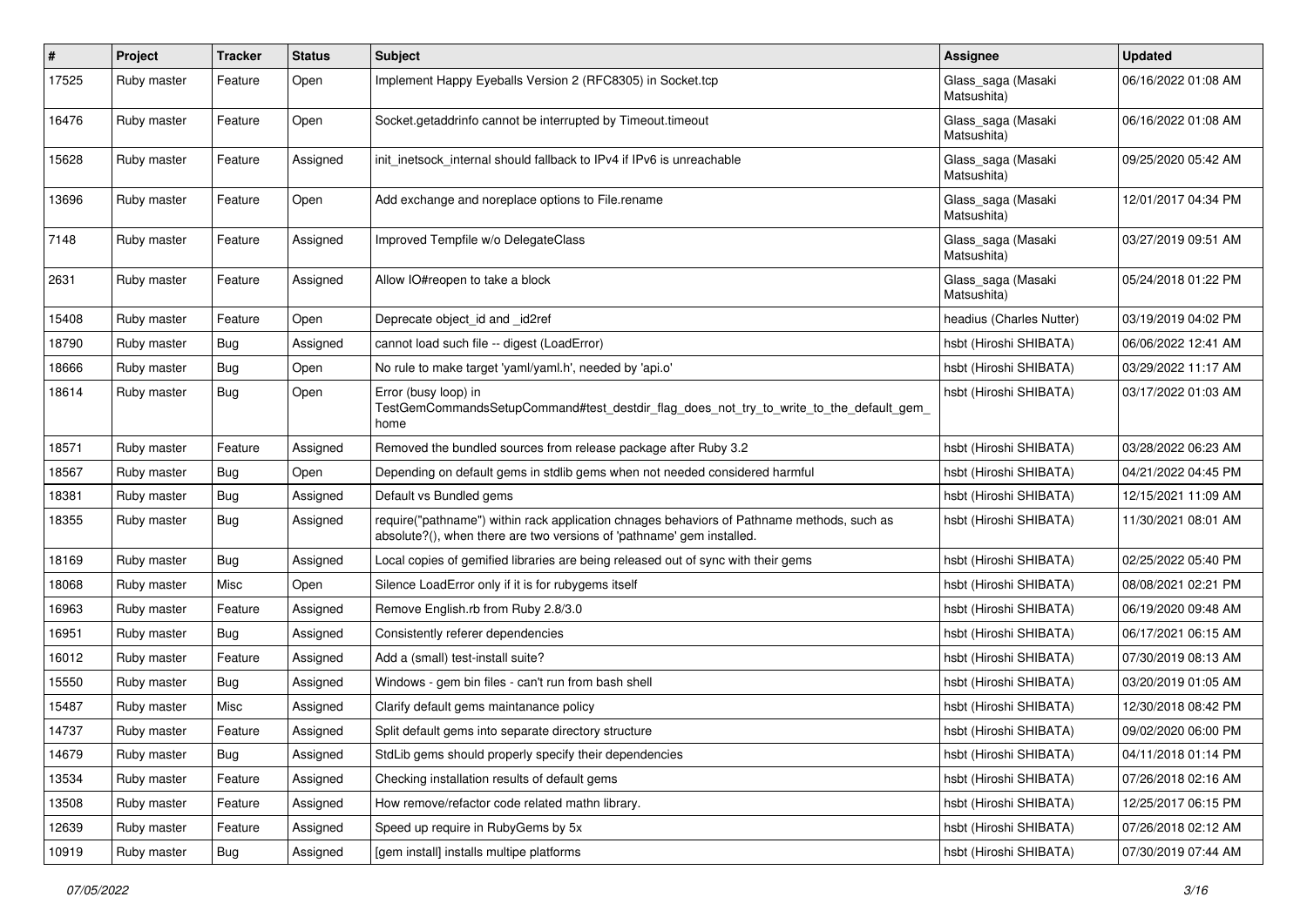| $\pmb{\#}$ | Project     | <b>Tracker</b> | <b>Status</b> | <b>Subject</b>                                                                     | <b>Assignee</b>             | <b>Updated</b>      |
|------------|-------------|----------------|---------------|------------------------------------------------------------------------------------|-----------------------------|---------------------|
| 9366       | Ruby master | <b>Bug</b>     | Assigned      | "make-j32 check TESTS=-j32" occasionally fails on rubygems/specification           | hsbt (Hiroshi SHIBATA)      | 07/26/2018 02:13 AM |
| 6590       | Ruby master | Feature        | Assigned      | Dealing with bigdecimal, etc gems in JRuby                                         | hsbt (Hiroshi SHIBATA)      | 05/15/2019 08:33 PM |
| 5617       | Ruby master | Feature        | Assigned      | Allow install RubyGems into dediceted directory                                    | hsbt (Hiroshi SHIBATA)      | 05/16/2018 09:15 AM |
| 18818      | Ruby master | Bug            | Open          | SEGV (Fiber scheduler?)                                                            | ioquatix (Samuel Williams)  | 06/06/2022 06:31 PM |
| 18810      | Ruby master | <b>Bug</b>     | Open          | Make `Kernel#p` interruptable.                                                     | ioquatix (Samuel Williams)  | 05/30/2022 12:44 AM |
| 18227      | Ruby master | Feature        | Open          | Static class initialization.                                                       | ioquatix (Samuel Williams)  | 09/29/2021 09:21 PM |
| 18036      | Ruby master | Bug            | Open          | Pthread fibers become invalid on fork - different from normal fibers.              | ioquatix (Samuel Williams)  | 08/19/2021 07:05 AM |
| 17664      | Ruby master | Bug            | Assigned      | Behavior of sockets changed in Ruby 3.0 to non-blocking                            | ioquatix (Samuel Williams)  | 07/12/2021 10:28 AM |
| 13383      | Ruby master | Feature        | Open          | [PATCH] Module#source_location                                                     | ioquatix (Samuel Williams)  | 01/09/2020 05:16 AM |
| 595        | Ruby master | Bug            | Assigned      | Fiber ignores ensure clause                                                        | ioquatix (Samuel Williams)  | 12/29/2019 10:37 AM |
| 18002      | Ruby master | Bug            | Open          | s390x: Tests failing without LC_ALL env                                            | jaruga (Jun Aruga)          | 07/12/2021 04:30 PM |
| 17720      | Ruby master | Misc           | Assigned      | Cirrus CI to check non-x86_64 architecture cases by own machines                   | jaruga (Jun Aruga)          | 09/26/2021 10:24 AM |
| 16492      | Ruby master | <b>Bug</b>     | Open          | TestBugReporter#test_bug_reporter_add test failures                                | jaruga (Jun Aruga)          | 08/24/2021 01:12 PM |
| 16188      | Ruby master | Misc           | Open          | What are the performance implications of the new keyword arguments in 2.7 and 3.0? | jeremyevans0 (Jeremy Evans) | 11/27/2019 04:45 PM |
| 18808      | Ruby master | <b>Bug</b>     | Assigned      | Cannot compile ruby 3.1.2 on powerpc64le-linux without disabling the jit features  | k0kubun (Takashi Kokubun)   | 06/20/2022 10:40 AM |
| 18277      | Ruby master | Bug            | Open          | buffer error (Zlib::BufError) in Zlib::Deflate#deflate when using MJIT             | k0kubun (Takashi Kokubun)   | 01/05/2022 03:04 PM |
| 18142      | Ruby master | <b>Bug</b>     | Assigned      | Segmentation fault with Ruby 3.0.2                                                 | k0kubun (Takashi Kokubun)   | 09/02/2021 07:43 AM |
| 18058      | Ruby master | Bug            | Open          | 3.1.0-dev with MJIT enabled Zlib::BufError during `gem install`                    | k0kubun (Takashi Kokubun)   | 08/02/2021 08:31 PM |
| 17995      | Ruby master | <b>Bug</b>     | Open          | Slow down when mjit and Ractor are being used at same time                         | k0kubun (Takashi Kokubun)   | 06/11/2022 04:02 AM |
| 16694      | Ruby master | <b>Bug</b>     | Assigned      | JIT vs hardened GCC with PCH                                                       | k0kubun (Takashi Kokubun)   | 02/02/2021 07:38 AM |
| 16185      | Ruby master | Bug            | Open          | basictest failure on AIX 6.1 for 64bit build                                       | kanemoto (Yutaka Kanemoto)  | 10/15/2019 12:05 AM |
| 18761      | Ruby master | Misc           | Open          | provide an example wasm project                                                    | katei (Yuta Saito)          | 05/23/2022 11:01 AM |
| 17210      | Ruby master | Feature        | Open          | More readable and useful `Set#inspect`                                             | knu (Akinori MUSHA)         | 05/19/2021 10:12 PM |
| 16989      | Ruby master | Feature        | Open          | Sets: need $\Psi$                                                                  | knu (Akinori MUSHA)         | 02/18/2022 02:57 AM |
| 15281      | Ruby master | Feature        | Assigned      | Speed up Set#intersect with size check.                                            | knu (Akinori MUSHA)         | 08/11/2020 02:43 AM |
| 15240      | Ruby master | Feature        | Open          | Set operations check for is_a?(Set), rather than allowing duck typing              | knu (Akinori MUSHA)         | 08/27/2019 08:12 PM |
| 13610      | Ruby master | Feature        | Assigned      | IPAddr doesn't provide helpful methods to get the subnet or IP address             | knu (Akinori MUSHA)         | 10/20/2017 01:13 AM |
| 11710      | Ruby master | Feature        | Open          | [PATCH] Replace Set#merge with Set#merge! and make Set#merge non-mutating.         | knu (Akinori MUSHA)         | 11/18/2015 07:28 PM |
| 11531      | Ruby master | Bug            | Assigned      | IPAddr#== implements wrong logic                                                   | knu (Akinori MUSHA)         | 12/29/2019 12:50 PM |
| 11527      | Ruby master | Feature        | Assigned      | IPAddr#mask addr isn't a method                                                    | knu (Akinori MUSHA)         | 11/07/2018 04:12 PM |
| 8047       | Ruby master | Feature        | Assigned      | IPAddr makes host address with netmask                                             | knu (Akinori MUSHA)         | 01/05/2018 09:00 PM |
| 3953       | Ruby master | Feature        | Assigned      | TCPSocket / UDPSocket do not accept IPAddr objects.                                | knu (Akinori MUSHA)         | 12/25/2017 06:14 PM |
| 18886      | Ruby master | <b>Bug</b>     | Open          | Struct aref and aset don't trigger any tracepoints.                                | ko1 (Koichi Sasada)         | 06/29/2022 06:05 AM |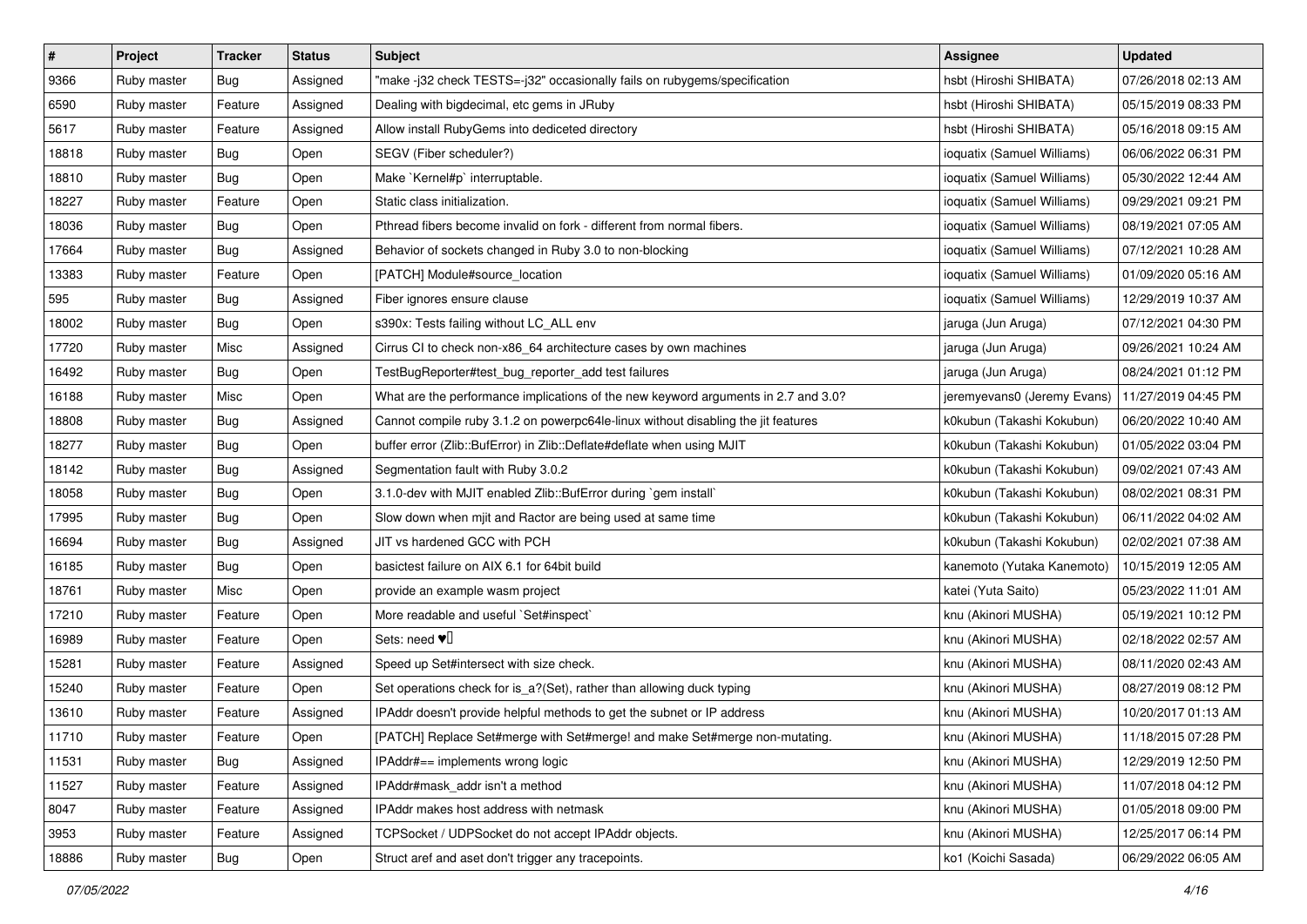| $\vert$ # | Project     | <b>Tracker</b> | <b>Status</b> | <b>Subject</b>                                                                                                                    | Assignee            | <b>Updated</b>      |
|-----------|-------------|----------------|---------------|-----------------------------------------------------------------------------------------------------------------------------------|---------------------|---------------------|
| 18572     | Ruby master | Bug            | Assigned      | Performance regression when invoking refined methods                                                                              | ko1 (Koichi Sasada) | 02/10/2022 12:48 AM |
| 18553     | Ruby master | Bug            | Open          | Memory leak on compiling method call with kwargs                                                                                  | ko1 (Koichi Sasada) | 03/23/2022 09:34 PM |
| 18464     | Ruby master | Bug            | Assigned      | RUBY_INTERNAL_EVENT_NEWOBJ tracepoint causes an interpreter crash when combined with<br>Ractors                                   | ko1 (Koichi Sasada) | 06/08/2022 08:25 AM |
| 18275     | Ruby master | Feature        | Open          | Add an option to define_method to not capture the surrounding environment                                                         | ko1 (Koichi Sasada) | 12/03/2021 02:34 PM |
| 18258     | Ruby master | Bug            | Open          | Ractor shareable? can be slow and mutates internal object flags.                                                                  | ko1 (Koichi Sasada) | 10/21/2021 08:58 AM |
| 18119     | Ruby master | Bug            | Open          | Ractor crashes when instantiating classes                                                                                         | ko1 (Koichi Sasada) | 09/14/2021 01:42 AM |
| 18024     | Ruby master | Bug            | Assigned      | Ractor crashes when connections are closed in multiple Ractors                                                                    | ko1 (Koichi Sasada) | 12/14/2021 04:41 PM |
| 17998     | Ruby master | <b>Bug</b>     | Assigned      | ractor: process hanging (with ractors initialized, but not being used)                                                            | ko1 (Koichi Sasada) | 12/02/2021 08:17 PM |
| 17884     | Ruby master | Feature        | Open          | locindex for profiling tools                                                                                                      | ko1 (Koichi Sasada) | 05/24/2021 04:17 PM |
| 17826     | Ruby master | Bug            | Assigned      | Ractor#take hangs if used in multiple Threads                                                                                     | ko1 (Koichi Sasada) | 12/15/2021 01:30 PM |
| 17679     | Ruby master | Bug            | Assigned      | Ractor incoming channel can consume unlimited resources                                                                           | ko1 (Koichi Sasada) | 06/30/2022 10:49 AM |
| 17678     | Ruby master | Bug            | Assigned      | Ractors do not restart after fork                                                                                                 | ko1 (Koichi Sasada) | 03/09/2021 12:42 AM |
| 17677     | Ruby master | Bug            | Assigned      | Ractor crashes fork when blocking                                                                                                 | ko1 (Koichi Sasada) | 03/09/2021 12:42 AM |
| 17676     | Ruby master | Bug            | Assigned      | Accessing ENV from Ractor raises IsolationError                                                                                   | ko1 (Koichi Sasada) | 03/09/2021 02:37 AM |
| 17667     | Ruby master | Bug            | Open          | Module#name needs synchronization                                                                                                 | ko1 (Koichi Sasada) | 03/02/2021 07:31 AM |
| 17624     | Ruby master | Bug            | Open          | Ractor.receive is not thread-safe                                                                                                 | ko1 (Koichi Sasada) | 09/14/2021 01:40 AM |
| 17617     | Ruby master | Bug            | Open          | When a Ractor's incoming port is closed, Ractor.receive_if does not raise Ractor::ClosedError, but<br>instead blocks indefinitely | ko1 (Koichi Sasada) | 09/14/2021 01:40 AM |
| 17593     | Ruby master | Feature        | Assigned      | load_iseq_eval should override the ISeq path                                                                                      | ko1 (Koichi Sasada) | 02/16/2021 08:27 AM |
| 17543     | Ruby master | Bug            | Open          | Ractor isolation broken by `self` in shareable proc                                                                               | ko1 (Koichi Sasada) | 01/29/2021 03:06 PM |
| 17531     | Ruby master | Bug            | Open          | `did_you_mean` not Ractor friendly                                                                                                | ko1 (Koichi Sasada) | 01/29/2021 08:48 AM |
| 17516     | Ruby master | Bug            | Assigned      | forking in a ractor causes Ruby to crash                                                                                          | ko1 (Koichi Sasada) | 11/30/2021 05:26 AM |
| 17513     | Ruby master | Bug            | Open          | Methods of shareable objects and UnboundMethods should be shareable                                                               | ko1 (Koichi Sasada) | 01/06/2021 08:53 PM |
| 17502     | Ruby master | Misc           | Open          | C vs Ruby                                                                                                                         | ko1 (Koichi Sasada) | 12/02/2021 07:53 PM |
| 17420     | Ruby master | Bug            | Open          | Unsafe mutation of \$" when doing non-RubyGems require in Ractor                                                                  | ko1 (Koichi Sasada) | 01/07/2021 01:23 PM |
| 17414     | Ruby master | Feature        | Open          | Ractor should allow access to shareable attributes for Modules/Classes                                                            | ko1 (Koichi Sasada) | 12/21/2020 03:56 PM |
| 17404     | Ruby master | Feature        | Open          | Ractor `move:` API to allow shareability check                                                                                    | ko1 (Koichi Sasada) | 12/18/2020 09:17 PM |
| 17393     | Ruby master | Feature        | Open          | Ractor::Moved#inspect`                                                                                                            | ko1 (Koichi Sasada) | 12/21/2020 05:47 PM |
| 17363     | Ruby master | Feature        | Assigned      | Timeouts                                                                                                                          | ko1 (Koichi Sasada) | 05/14/2022 09:06 AM |
| 17359     | Ruby master | <b>Bug</b>     | Open          | Ractor copy mode is not Ractor-safe                                                                                               | ko1 (Koichi Sasada) | 12/02/2020 05:42 PM |
| 17196     | Ruby master | <b>Bug</b>     | Assigned      | Segmentation Fault with Socket#close in Ractors                                                                                   | ko1 (Koichi Sasada) | 03/20/2022 01:52 PM |
| 16819     | Ruby master | Bug            | Assigned      | Line reporting off by one when reporting line of a hash?                                                                          | ko1 (Koichi Sasada) | 06/16/2020 05:57 PM |
| 16776     | Ruby master | Bug            | Assigned      | Regression in coverage library                                                                                                    | ko1 (Koichi Sasada) | 11/24/2021 07:26 AM |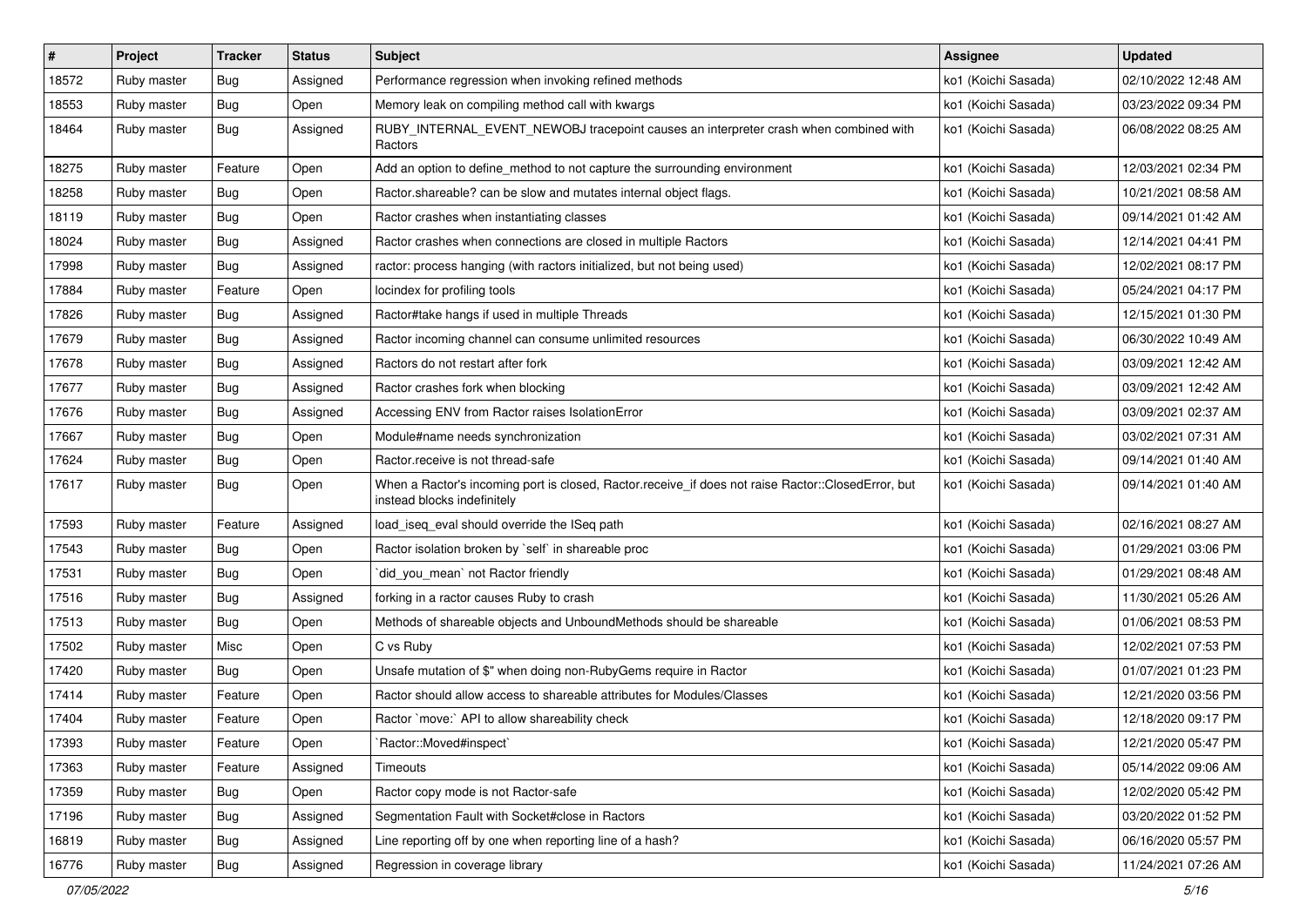| $\pmb{\#}$ | Project     | <b>Tracker</b> | <b>Status</b> | <b>Subject</b>                                                                                                            | <b>Assignee</b>     | <b>Updated</b>      |
|------------|-------------|----------------|---------------|---------------------------------------------------------------------------------------------------------------------------|---------------------|---------------------|
| 16124      | Ruby master | Misc           | Assigned      | Let the transient heap belong to objspace                                                                                 | ko1 (Koichi Sasada) | 11/18/2019 08:48 AM |
| 16027      | Ruby master | Feature        | Assigned      | Update Ruby's dtrace / USDT API to match what is exposed via the TracePoint API                                           | ko1 (Koichi Sasada) | 08/03/2019 02:41 AM |
| 15939      | Ruby master | Feature        | Assigned      | Dump symbols reference to their fstr in ObjectSpace.dump()                                                                | ko1 (Koichi Sasada) | 08/08/2019 09:38 PM |
| 15878      | Ruby master | Feature        | Assigned      | Make exit faster by not running GC                                                                                        | ko1 (Koichi Sasada) | 07/29/2019 07:48 AM |
| 15854      | Ruby master | Feature        | Open          | Tracing instance variable assignment                                                                                      | ko1 (Koichi Sasada) | 07/29/2019 07:13 AM |
| 15802      | Ruby master | Misc           | Open          | Reduce the minimum string buffer size from 127 to 63 bytes                                                                | ko1 (Koichi Sasada) | 07/30/2019 04:04 AM |
| 15778      | Ruby master | Feature        | Open          | Expose an API to pry-open the stack frames in Ruby                                                                        | ko1 (Koichi Sasada) | 08/29/2019 06:24 AM |
| 15499      | Ruby master | Bug            | Assigned      | Breaking behavior on ruby 2.6: rb_thread_call_without_gvl doesn't invoke unblock_function when<br>used on the main thread | ko1 (Koichi Sasada) | 01/05/2021 02:24 AM |
| 15315      | Ruby master | Bug            | Open          | ec_switch can still lose interrupts                                                                                       | ko1 (Koichi Sasada) | 11/20/2018 09:32 AM |
| 15263      | Ruby master | Bug            | Open          | [PATCH] vm_trace.c (postponed_job_register): only hit main thread                                                         | ko1 (Koichi Sasada) | 10/27/2018 11:35 PM |
| 14859      | Ruby master | Feature        | Open          | [PATCH] implement Timeout in VM                                                                                           | ko1 (Koichi Sasada) | 07/22/2018 07:42 AM |
| 14813      | Ruby master | Feature        | Open          | [PATCH] gc.c: make gc_enter+gc_exit pairs dtrace probes, too                                                              | ko1 (Koichi Sasada) | 12/17/2018 07:42 AM |
| 14727      | Ruby master | Bug            | Assigned      | TestQueue#test_queue_with_trap always timeout on Windows10                                                                | ko1 (Koichi Sasada) | 05/01/2018 02:59 AM |
| 14607      | Ruby master | Bug            | Assigned      | Fix use of the rb_profile_frames start parameter                                                                          | ko1 (Koichi Sasada) | 06/09/2022 06:12 AM |
| 14492      | Ruby master | Feature        | Open          | iseq loading + caching should be in core                                                                                  | ko1 (Koichi Sasada) | 12/10/2020 08:53 AM |
| 14394      | Ruby master | Feature        | Open          | Class.descendants                                                                                                         | ko1 (Koichi Sasada) | 01/20/2022 10:46 PM |
| 14090      | Ruby master | Bug            | Assigned      | TestGc#test_interrupt_in_finalizer` fails very rarely                                                                     | ko1 (Koichi Sasada) | 12/02/2021 07:24 PM |
| 13821      | Ruby master | Feature        | Assigned      | Allow fibers to be resumed across threads                                                                                 | ko1 (Koichi Sasada) | 02/15/2019 10:09 AM |
| 13512      | Ruby master | Feature        | Open          | <b>System Threads</b>                                                                                                     | ko1 (Koichi Sasada) | 07/14/2017 07:08 AM |
| 13388      | Ruby master | Feature        | Assigned      | gc.c: Add GC.get_parameters and .set_parameters                                                                           | ko1 (Koichi Sasada) | 03/30/2017 10:52 AM |
| 13252      | Ruby master | Feature        | Assigned      | C API for creating strings without copying                                                                                | ko1 (Koichi Sasada) | 04/17/2017 07:22 AM |
| 12020      | Ruby master | Feature        | Assigned      | Documenting Ruby memory model                                                                                             | ko1 (Koichi Sasada) | 12/23/2021 11:40 PM |
| 11808      | Ruby master | Bug            | Open          | Different behavior between Enumerable#grep and Array#grep                                                                 | ko1 (Koichi Sasada) | 10/26/2020 04:36 AM |
| 11174      | Ruby master | Bug            | Open          | threads memory leak                                                                                                       | ko1 (Koichi Sasada) | 06/17/2019 03:17 PM |
| 10932      | Ruby master | Feature        | Open          | Enabling allocation tracing as early as possible                                                                          | ko1 (Koichi Sasada) | 06/13/2015 07:54 AM |
| 10423      | Ruby master | Feature        | Open          | [PATCH] opt_str_lit*: avoid literal string allocations                                                                    | ko1 (Koichi Sasada) | 01/05/2018 09:01 PM |
| 10238      | Ruby master | Feature        | Open          | todo: remove dependency on malloc_usable_size                                                                             | ko1 (Koichi Sasada) | 12/10/2020 09:20 AM |
| 10009      | Ruby master | <b>Bug</b>     | Open          | IO operation is 10x slower in multi-thread environment                                                                    | ko1 (Koichi Sasada) | 05/21/2015 07:19 AM |
| 9755       | Ruby master | Feature        | Assigned      | Thread::Backtrace::Location#defined_class                                                                                 | ko1 (Koichi Sasada) | 04/18/2014 09:22 AM |
| 8960       | Ruby master | Feature        | Assigned      | Add Exception#backtrace_locations                                                                                         | ko1 (Koichi Sasada) | 11/25/2016 02:15 PM |
| 8576       | Ruby master | Feature        | Assigned      | Add optimized method type for constant value methods                                                                      | ko1 (Koichi Sasada) | 12/25/2017 06:15 PM |
| 8444       | Ruby master | <b>Bug</b>     | Open          | Regexp vars \$~ and friends are not thread local                                                                          | ko1 (Koichi Sasada) | 07/30/2019 07:38 AM |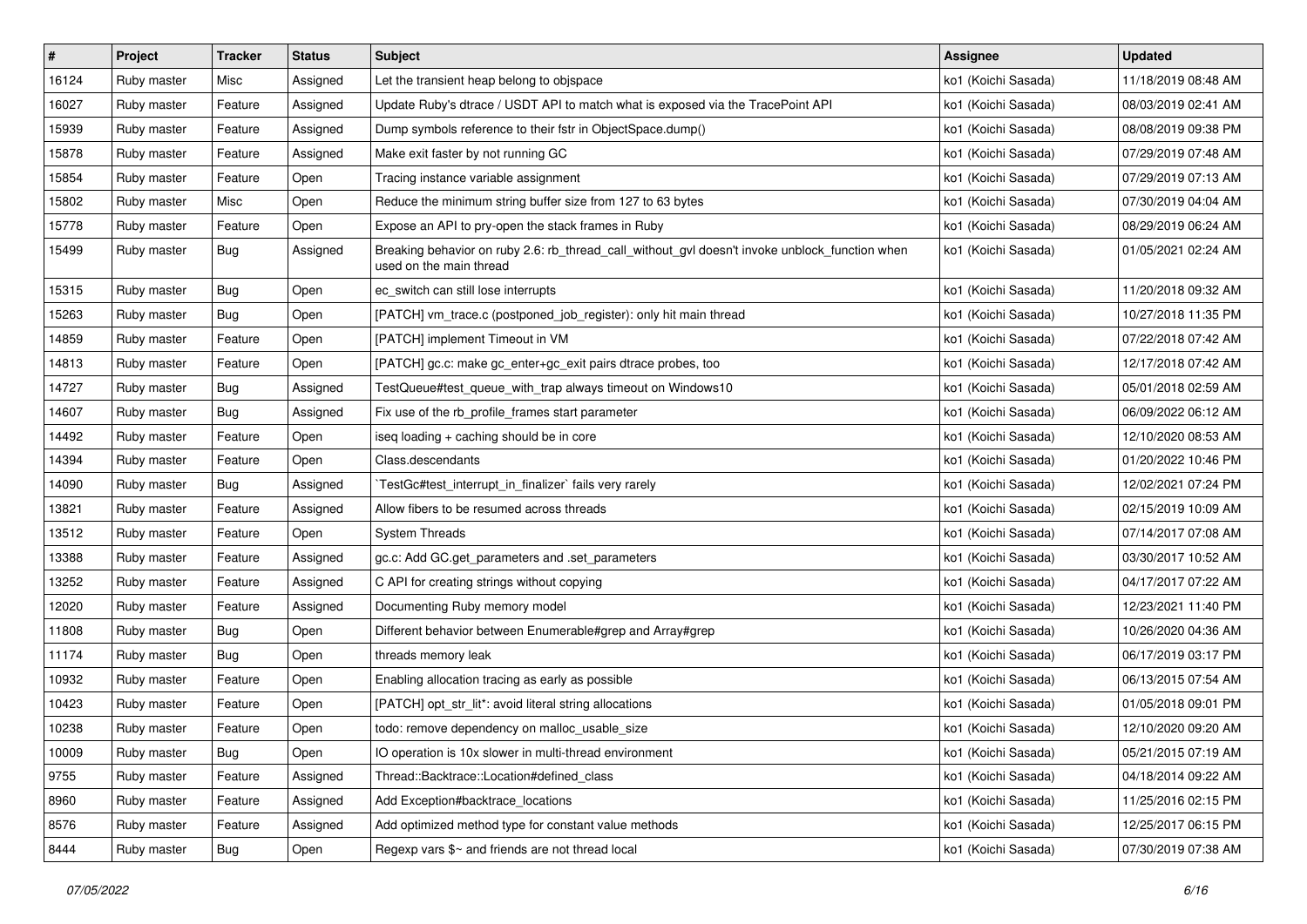| #     | Project     | <b>Tracker</b> | <b>Status</b> | Subject                                                                                       | <b>Assignee</b>                     | <b>Updated</b>      |
|-------|-------------|----------------|---------------|-----------------------------------------------------------------------------------------------|-------------------------------------|---------------------|
| 8263  | Ruby master | Feature        | Assigned      | Support discovering yield state of individual Fibers                                          | ko1 (Koichi Sasada)                 | 12/23/2021 11:40 PM |
| 7976  | Ruby master | Bug            | Assigned      | TracePoint call is at call point, not call site                                               | ko1 (Koichi Sasada)                 | 01/05/2018 09:00 PM |
| 6695  | Ruby master | Feature        | Assigned      | Configuration for Thread/Fiber creation                                                       | ko1 (Koichi Sasada)                 | 12/25/2017 06:15 PM |
| 6694  | Ruby master | Feature        | Assigned      | Thread.new without block.                                                                     | ko1 (Koichi Sasada)                 | 12/25/2017 06:15 PM |
| 4040  | Ruby master | Bug            | Assigned      | SystemStackError with Hash[*a] for Large _a_                                                  | ko1 (Koichi Sasada)                 | 12/25/2017 06:14 PM |
| 3731  | Ruby master | Feature        | Assigned      | Easier Embedding API for Ruby                                                                 | ko1 (Koichi Sasada)                 | 12/25/2017 06:14 PM |
| 2294  | Ruby master | Feature        | Assigned      | [PATCH] ruby_bind_stack() to embed Ruby in coroutine                                          | ko1 (Koichi Sasada)                 | 01/05/2018 09:00 PM |
| 13697 | Ruby master | Feature        | Open          | [PATCH]: futex based thread primitives                                                        | kosaki (Motohiro KOSAKI)            | 01/28/2018 11:41 PM |
| 11269 | Ruby master | <b>Bug</b>     | Assigned      | ruby_init_setproctitle() should be called before require_libraries()                          | kosaki (Motohiro KOSAKI)            | 06/17/2015 03:01 AM |
| 7086  | Ruby master | Feature        | Assigned      | ConditionVariable#wait has meaningless return value                                           | kosaki (Motohiro KOSAKI)            | 12/25/2017 06:15 PM |
| 4464  | Ruby master | Feature        | Assigned      | [PATCH] add Fcntl:: Flock object for easier use of POSIX file locks                           | kosaki (Motohiro KOSAKI)            | 12/25/2017 06:14 PM |
| 18034 | Ruby master | Bug            | Assigned      | Segmentation fault fiddle with `--enable-bundled-libffi` and macOS                            | kou (Kouhei Sutou)                  | 11/30/2021 07:39 AM |
| 17478 | Ruby master | Bug            | Assigned      | Ruby3.0 is slower than Ruby2.7.2 when parsing a large CSV file                                | kou (Kouhei Sutou)                  | 11/24/2021 05:12 AM |
| 8782  | Ruby master | Bug            | Assigned      | Don't set rl_getc_function on editline                                                        | kouji (Kouji Takao)                 | 01/05/2018 09:00 PM |
| 7859  | Ruby master | <b>Bug</b>     | Assigned      | Readline: Incorrect arrow key behavior in vi_editing_mode insert mode with Readline 6.2       | kouji (Kouji Takao)                 | 12/25/2017 06:15 PM |
| 18773 | Ruby master | Feature        | Assigned      | deconstruct to receive a range                                                                | ktsj (Kazuki Tsujimoto)             | 07/04/2022 05:38 PM |
| 18408 | Ruby master | Feature        | Assigned      | Allow pattern match to set instance variables                                                 | ktsj (Kazuki Tsujimoto)             | 01/26/2022 07:07 PM |
| 17355 | Ruby master | Feature        | Assigned      | Using same set of names in or-patterns (pattern matching with $Foo(x)   Bar(x)$ )             | ktsj (Kazuki Tsujimoto)             | 09/13/2021 09:11 AM |
| 15918 | Ruby master | Feature        | Open          | Pattern matching for Set                                                                      | ktsj (Kazuki Tsujimoto)             | 07/29/2019 08:12 AM |
| 15881 | Ruby master | Feature        | Open          | Optimize deconstruct in pattern matching                                                      | ktsj (Kazuki Tsujimoto)             | 12/25/2019 04:28 AM |
| 18564 | Ruby master | Feature        | Open          | Add Exception#detailed message                                                                | mame (Yusuke Endoh)                 | 02/01/2022 08:06 PM |
| 18194 | Ruby master | Feature        | Open          | No easy way to format exception messages per thread/fiber scheduler context.                  | mame (Yusuke Endoh)                 | 09/29/2021 10:10 AM |
| 14244 | Ruby master | Feature        | Open          | Better error messages for scripts with non-matching end statements                            | mame (Yusuke Endoh)                 | 11/29/2018 08:57 AM |
| 4247  | Ruby master | Feature        | Assigned      | New features for Array#sample, Array#choice                                                   | mame (Yusuke Endoh)                 | 12/25/2017 06:14 PM |
| 15815 | Ruby master | Feature        | Open          | Add option to raise NoMethodError for OpenStruct                                              | marcandre (Marc-Andre<br>Lafortune) | 09/28/2020 02:11 AM |
| 12676 | Ruby master | Feature        | Assigned      | Significant performance increase, and code conciseness, for prime_division method in prime.rb | marcandre (Marc-Andre<br>Lafortune) | 11/18/2016 03:46 PM |
| 9347  | Ruby master | Feature        | Open          | Accept non callable argument to detect                                                        | marcandre (Marc-Andre<br>Lafortune) | 01/05/2018 09:00 PM |
| 8223  | Ruby master | Feature        | Open          | Make Matrix more omnivorous.                                                                  | marcandre (Marc-Andre<br>Lafortune) | 04/09/2013 03:42 AM |
| 18159 | Ruby master | Feature        | Open          | Integrate functionality of dead end gem into Ruby                                             | matz (Yukihiro Matsumoto)           | 06/17/2022 02:06 PM |
| 17849 | Ruby master | Feature        | Open          | Fix Timeout.timeout so that it can be used in threaded Web servers                            | matz (Yukihiro Matsumoto)           | 04/10/2022 06:26 AM |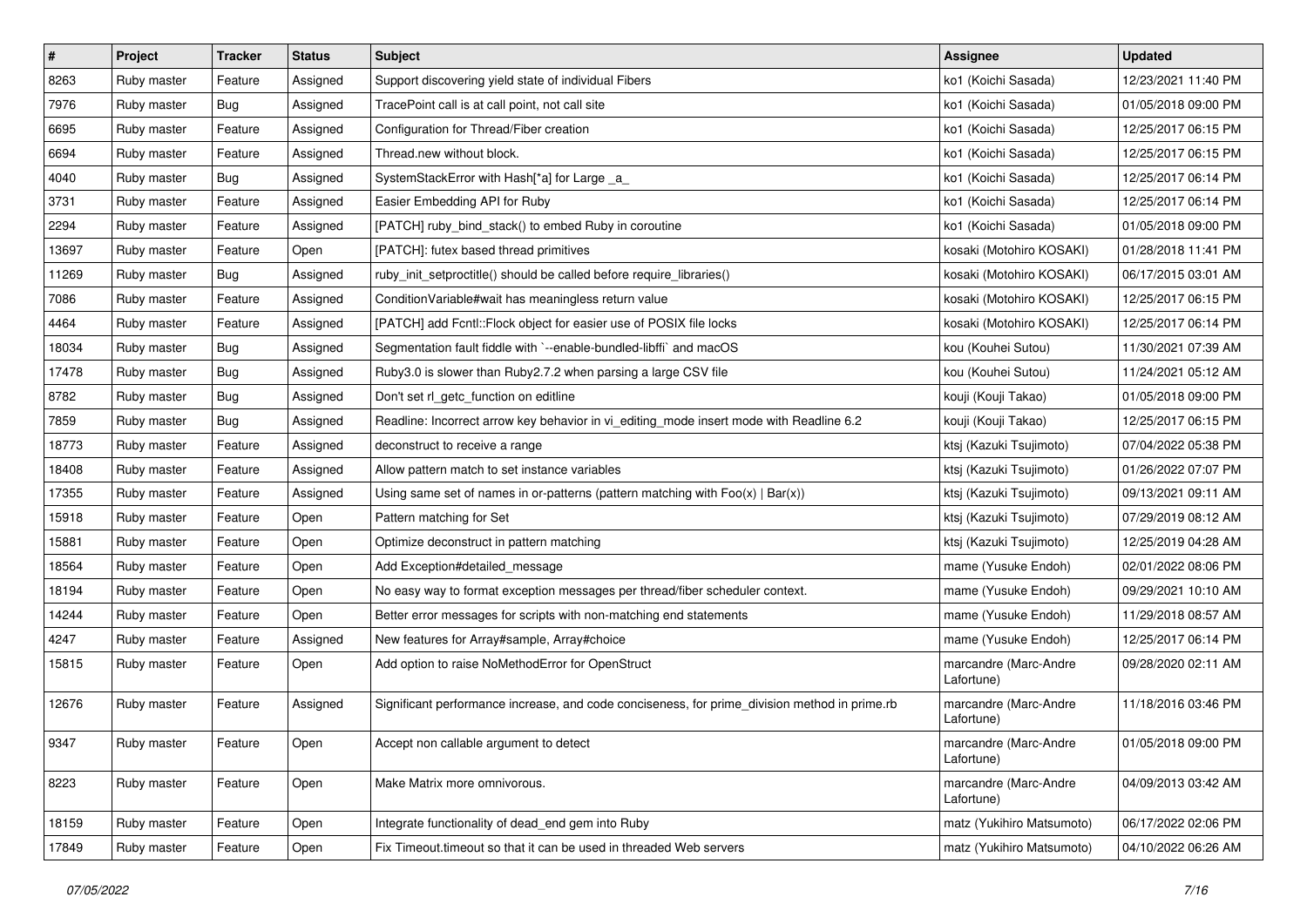| $\sharp$ | Project     | Tracker | <b>Status</b> | <b>Subject</b>                                                                     | <b>Assignee</b>           | <b>Updated</b>      |
|----------|-------------|---------|---------------|------------------------------------------------------------------------------------|---------------------------|---------------------|
| 17830    | Ruby master | Feature | Open          | Add Integer#previous and Integer#prev                                              | matz (Yukihiro Matsumoto) | 04/27/2021 11:35 PM |
| 17785    | Ruby master | Feature | Open          | Allow named parameters to be keywords                                              | matz (Yukihiro Matsumoto) | 12/17/2021 06:10 PM |
| 17291    | Ruby master | Feature | Assigned      | Optimize send call                                                                 | matz (Yukihiro Matsumoto) | 01/12/2021 05:47 AM |
| 17288    | Ruby master | Feature | Open          | Optimize _send_ call with a literal method name                                    | matz (Yukihiro Matsumoto) | 10/30/2020 12:17 AM |
| 17279    | Ruby master | Feature | Open          | Allow a negative step in Range#step with a block                                   | matz (Yukihiro Matsumoto) | 10/22/2020 02:23 AM |
| 17184    | Ruby master | Feature | Open          | No stdlib function to perform simple string replacement                            | matz (Yukihiro Matsumoto) | 02/23/2021 09:27 PM |
| 16992    | Ruby master | Feature | Open          | Sets: officially ordered                                                           | matz (Yukihiro Matsumoto) | 09/03/2020 02:08 PM |
| 16986    | Ruby master | Feature | Open          | Anonymous Struct literal                                                           | matz (Yukihiro Matsumoto) | 01/15/2022 04:57 PM |
| 16894    | Ruby master | Feature | Open          | Integer division for Ruby 3                                                        | matz (Yukihiro Matsumoto) | 05/18/2020 03:41 PM |
| 16630    | Ruby master | Misc    | Assigned      | Deprecate pub/ruby/*snapshot* and use pub/ruby/snapshot/* instead                  | matz (Yukihiro Matsumoto) | 02/27/2020 09:52 AM |
| 16495    | Ruby master | Feature | Open          | Inconsistent quotes in error messages                                              | matz (Yukihiro Matsumoto) | 06/15/2022 04:21 PM |
| 16461    | Ruby master | Feature | Assigned      | Proc#using                                                                         | matz (Yukihiro Matsumoto) | 12/10/2020 09:10 AM |
| 15991    | Ruby master | Feature | Open          | Allow questionmarks in variable names                                              | matz (Yukihiro Matsumoto) | 07/30/2019 03:57 AM |
| 15837    | Ruby master | Feature | Open          | Module#name components                                                             | matz (Yukihiro Matsumoto) | 05/08/2019 10:29 AM |
| 15764    | Ruby master | Bug     | Open          | Whitespace and control characters should not be permitted in tokens                | matz (Yukihiro Matsumoto) | 04/22/2019 07:48 AM |
| 15445    | Ruby master | Feature | Open          | Reject '.123' in Float() method                                                    | matz (Yukihiro Matsumoto) | 01/10/2019 07:59 AM |
| 15330    | Ruby master | Feature | Open          | autoload_relative                                                                  | matz (Yukihiro Matsumoto) | 06/19/2022 11:25 PM |
| 15277    | Ruby master | Feature | Open          | at_exec                                                                            | matz (Yukihiro Matsumoto) | 05/25/2020 01:09 AM |
| 15192    | Ruby master | Feature | Open          | Introduce a new "shortcut assigning" syntax to convenient setup instance variables | matz (Yukihiro Matsumoto) | 12/14/2021 06:42 PM |
| 15112    | Ruby master | Feature | Open          | Introducing the short form of `STDERR.puts expr.inspect`.                          | matz (Yukihiro Matsumoto) | 10/12/2018 02:02 AM |
| 14982    | Ruby master | Feature | Open          | Improve namespace system in ruby to avoiding top-level names chaos                 | matz (Yukihiro Matsumoto) | 12/31/2021 05:39 PM |
| 14927    | Ruby master | Feature | Open          | Loading multiple files at once                                                     | matz (Yukihiro Matsumoto) | 09/18/2018 12:38 AM |
| 14760    | Ruby master | Misc    | Open          | cross-thread IO#close semantics                                                    | matz (Yukihiro Matsumoto) | 05/17/2018 08:21 AM |
| 14724    | Ruby master | Feature | Open          | chains of inequalities                                                             | matz (Yukihiro Matsumoto) | 05/19/2018 01:06 AM |
| 14609    | Ruby master | Feature | Open          | Let `Kernel#p` without an argument print the receiver                              | matz (Yukihiro Matsumoto) | 02/08/2020 08:43 PM |
| 14546    | Ruby master | Feature | Open          | Hash#delete!                                                                       | matz (Yukihiro Matsumoto) | 05/30/2018 08:24 PM |
| 14397    | Ruby master | Feature | Assigned      | public, protected and private should return their arguments instead of self        | matz (Yukihiro Matsumoto) | 12/10/2018 07:08 AM |
| 14128    | Ruby master | Feature | Open          | Introduce Hash#delete default value                                                | matz (Yukihiro Matsumoto) | 11/25/2017 04:41 PM |
| 13129    | Ruby master | Feature | Assigned      | Refinements cannot refine method_missing and respond_to_missing?                   | matz (Yukihiro Matsumoto) | 07/03/2021 10:45 PM |
| 12813    | Ruby master | Feature | Assigned      | Calling chunk_while, slice_after, slice_before, slice_when with no block           | matz (Yukihiro Matsumoto) | 12/06/2016 12:58 PM |
| 12543    | Ruby master | Feature | Assigned      | explicit tail call syntax: foo() then return                                       | matz (Yukihiro Matsumoto) | 04/18/2021 03:02 PM |
| 12306    | Ruby master | Feature | Open          | Implement String #blank? #present? and improve #strip and family to handle unicode | matz (Yukihiro Matsumoto) | 07/22/2018 10:55 PM |
| 12244    | Ruby master | Feature | Open          | Add a way to `integer - integer % num`                                             | matz (Yukihiro Matsumoto) | 05/17/2016 06:05 AM |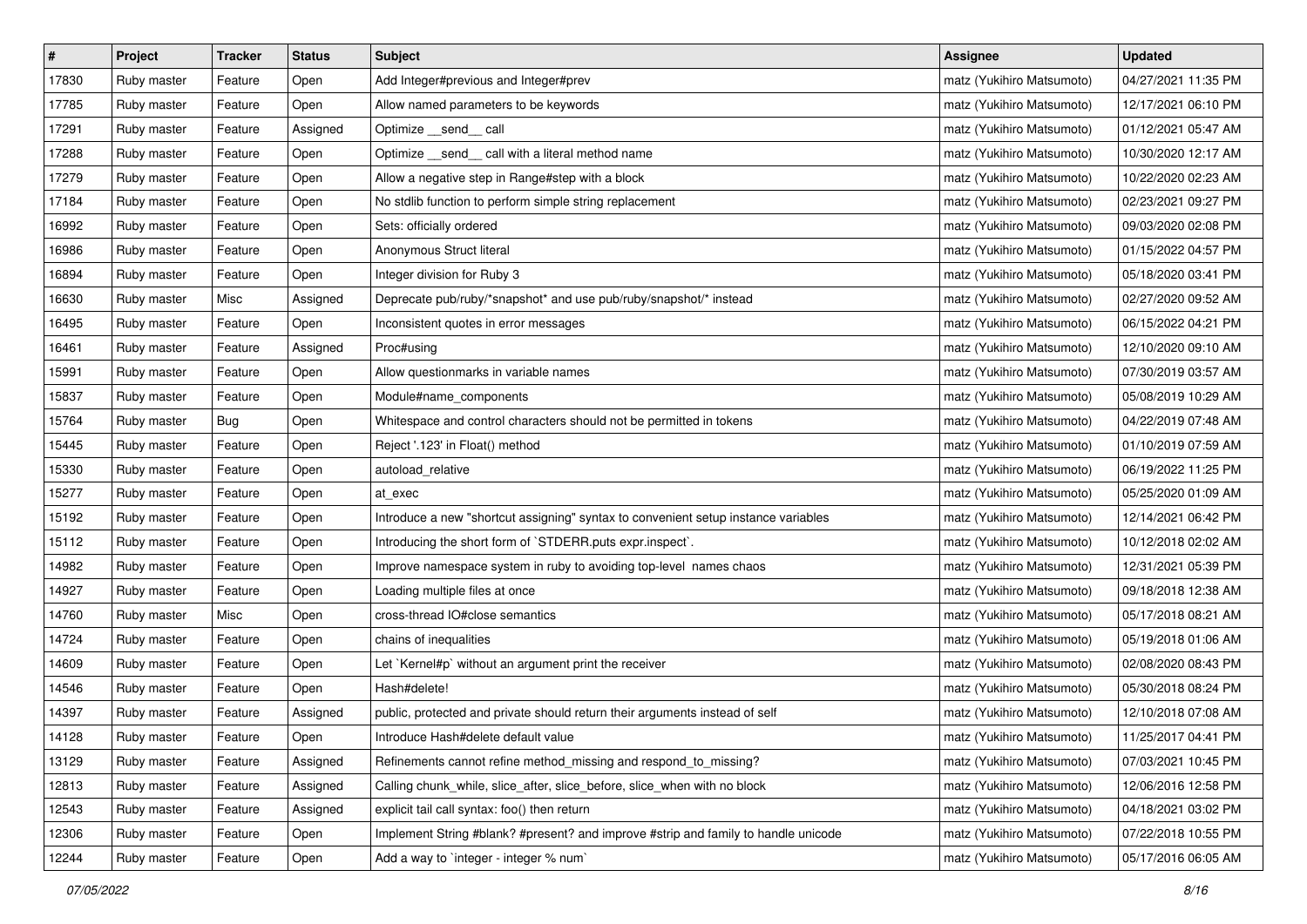| $\sharp$ | Project     | Tracker | <b>Status</b> | <b>Subject</b>                                                                                                          | <b>Assignee</b>           | <b>Updated</b>      |
|----------|-------------|---------|---------------|-------------------------------------------------------------------------------------------------------------------------|---------------------------|---------------------|
| 12019    | Ruby master | Feature | Open          | Better low-level support for writing concurrent libraries                                                               | matz (Yukihiro Matsumoto) | 12/23/2021 11:43 PM |
| 11882    | Ruby master | Feature | Open          | Map or NamedMap                                                                                                         | matz (Yukihiro Matsumoto) | 01/17/2021 01:31 PM |
| 11816    | Ruby master | Feature | Assigned      | Partial safe navigation operator                                                                                        | matz (Yukihiro Matsumoto) | 04/14/2020 08:02 AM |
| 11735    | Ruby master | Feature | Open          | Porting String#squish and String#squish! from Ruby on Rails' Active Support                                             | matz (Yukihiro Matsumoto) | 06/24/2016 08:02 AM |
| 11704    | Ruby master | Bug     | Assigned      | Refinements only get "used" once in loop                                                                                | matz (Yukihiro Matsumoto) | 04/14/2016 02:45 AM |
| 11627    | Ruby master | Feature | Open          | make `nonzero` an alias of `nonzero?`                                                                                   | matz (Yukihiro Matsumoto) | 12/23/2021 11:43 PM |
| 11518    | Ruby master | Feature | Open          | Queue enhancement - promote! and promote_all!                                                                           | matz (Yukihiro Matsumoto) | 09/17/2015 08:40 PM |
| 11517    | Ruby master | Feature | Open          | Queue enhancement - conditional pop                                                                                     | matz (Yukihiro Matsumoto) | 09/17/2015 09:02 PM |
| 11390    | Ruby master | Feature | Open          | Allow symbols starting with numbers                                                                                     | matz (Yukihiro Matsumoto) | 08/14/2015 05:23 AM |
| 11307    | Ruby master | Feature | Open          | exception-free non-blocking Queue#pop                                                                                   | matz (Yukihiro Matsumoto) | 06/25/2015 11:06 PM |
| 11181    | Ruby master | Feature | Open          | Add a line directive to Ruby                                                                                            | matz (Yukihiro Matsumoto) | 01/26/2016 02:04 AM |
| 11122    | Ruby master | Feature | Open          | exception-free non-blocking Queue/SizedQueue operations                                                                 | matz (Yukihiro Matsumoto) | 05/06/2015 08:53 PM |
| 11028    | Ruby master | Feature | Assigned      | standalone running single file ( zipped archives of ruby code) running **without installation** using<br>"gem install " | matz (Yukihiro Matsumoto) | 04/04/2015 01:44 AM |
| 10574    | Ruby master | Feature | Open          | Add String#Ichomp and String.Ichomp!                                                                                    | matz (Yukihiro Matsumoto) | 12/15/2014 04:34 PM |
| 10549    | Ruby master | Feature | Open          | Deprecate each_with_index and each_with_object in favor of with_index and with_object                                   | matz (Yukihiro Matsumoto) | 07/27/2021 11:09 AM |
| 10541    | Ruby master | Misc    | Open          | Remove shorthand string interpolation syntax                                                                            | matz (Yukihiro Matsumoto) | 10/08/2015 05:44 PM |
| 10498    | Ruby master | Feature | Open          | Make `loop` yield a counter                                                                                             | matz (Yukihiro Matsumoto) | 01/05/2018 09:01 PM |
| 10489    | Ruby master | Feature | Open          | Add inherit method for clearer and multiple inheritance                                                                 | matz (Yukihiro Matsumoto) | 12/10/2020 08:53 AM |
| 10481    | Ruby master | Feature | Assigned      | Add "if" and "unless" clauses to rescue statements                                                                      | matz (Yukihiro Matsumoto) | 01/18/2015 02:46 PM |
| 10404    | Ruby master | Feature | Open          | Allow individual finalizers to be removed with ObjectSpace.undefine_finalizer                                           | matz (Yukihiro Matsumoto) | 10/20/2014 08:14 AM |
| 10287    | Ruby master | Feature | Open          | rename COLON3 to COLON2_HEAD.                                                                                           | matz (Yukihiro Matsumoto) | 07/27/2021 09:34 AM |
| 9816     | Ruby master | Feature | Assigned      | 00000000000000000000                                                                                                    | matz (Yukihiro Matsumoto) | 10/28/2014 08:29 AM |
| 9768     | Ruby master | Feature | Assigned      | Method that is visible only within a certain module/class                                                               | matz (Yukihiro Matsumoto) | 04/25/2014 06:43 AM |
| 9704     | Ruby master | Feature | Open          | Refinements as files instead of modules                                                                                 | matz (Yukihiro Matsumoto) | 10/11/2016 06:36 PM |
| 9614     | Ruby master | Feature | Open          | ordering of non-Hash items which use st_internally                                                                      | matz (Yukihiro Matsumoto) | 01/05/2018 09:00 PM |
| 9123     | Ruby master | Feature | Open          | Make Numeric#nonzero? behavior consistent with Numeric#zero?                                                            | matz (Yukihiro Matsumoto) | 06/11/2019 12:55 PM |
| 9070     | Ruby master | Feature | Open          | Introduce `---` as synonym of `end` keyword                                                                             | matz (Yukihiro Matsumoto) | 11/02/2013 03:23 AM |
| 9043     | Ruby master | Feature | Open          | Add String#f method as shortcut for #freeze                                                                             | matz (Yukihiro Matsumoto) | 01/05/2018 09:00 PM |
| 9023     | Ruby master | Feature | Assigned      | Array#tail                                                                                                              | matz (Yukihiro Matsumoto) | 12/23/2021 11:40 PM |
| 8948     | Ruby master | Feature | Assigned      | Frozen regex                                                                                                            | matz (Yukihiro Matsumoto) | 12/20/2020 07:15 PM |
| 8850     | Ruby master | Feature | Assigned      | Convert Rational to decimal string                                                                                      | matz (Yukihiro Matsumoto) | 12/25/2017 06:15 PM |
| 8839     | Ruby master | Feature | Assigned      | Class and module should return the class or module that was opened                                                      | matz (Yukihiro Matsumoto) | 12/28/2015 08:36 AM |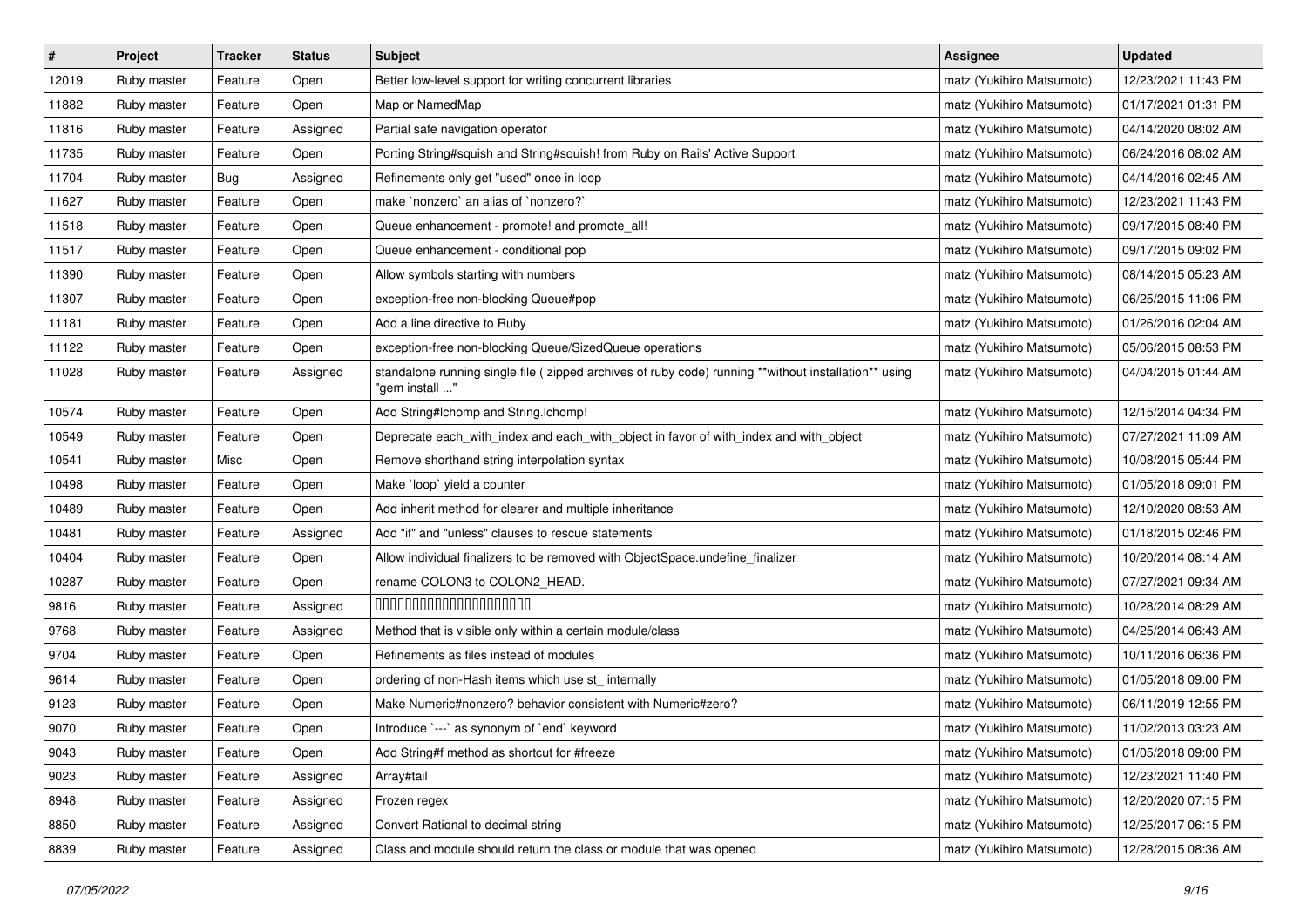| $\pmb{\#}$ | Project     | <b>Tracker</b> | <b>Status</b> | <b>Subject</b>                                                                            | <b>Assignee</b>           | <b>Updated</b>      |
|------------|-------------|----------------|---------------|-------------------------------------------------------------------------------------------|---------------------------|---------------------|
| 8804       | Ruby master | Feature        | Open          | <b>ONCE syntax</b>                                                                        | matz (Yukihiro Matsumoto) | 01/04/2020 08:26 PM |
| 8678       | Ruby master | Feature        | Assigned      | Allow invalid string to work with regexp                                                  | matz (Yukihiro Matsumoto) | 01/05/2018 09:00 PM |
| 8663       | Ruby master | Feature        | Open          | Officialy alias ArgumentError to ArgError                                                 | matz (Yukihiro Matsumoto) | 08/09/2013 07:42 PM |
| 8536       | Ruby master | Feature        | Assigned      | Implement is_numeric? family of methods                                                   | matz (Yukihiro Matsumoto) | 12/25/2017 06:15 PM |
| 8478       | Ruby master | Feature        | Open          | The hash returned by Enumerable#group_by should have an empty array for its default value | matz (Yukihiro Matsumoto) | 06/04/2013 03:56 PM |
| 8271       | Ruby master | Feature        | Assigned      | Proposal for moving to a more visible, formal process for feature requests                | matz (Yukihiro Matsumoto) | 12/23/2021 11:40 PM |
| 8232       | Ruby master | Feature        | Open          | Rudiments of abstract algebra in Ruby                                                     | matz (Yukihiro Matsumoto) | 04/09/2013 01:47 AM |
| 8229       | Ruby master | Feature        | Open          | extend Hash.include?                                                                      | matz (Yukihiro Matsumoto) | 12/10/2020 08:53 AM |
| 8164       | Ruby master | Feature        | Assigned      | Public/Private                                                                            | matz (Yukihiro Matsumoto) | 12/10/2020 08:50 AM |
| 8061       | Ruby master | Feature        | Open          | 000000000000000                                                                           | matz (Yukihiro Matsumoto) | 12/25/2017 06:15 PM |
| 8042       | Ruby master | Feature        | Assigned      | Add Addrinfo#socket to create a socket that is not connected or bound                     | matz (Yukihiro Matsumoto) | 12/25/2017 06:15 PM |
| 8016       | Ruby master | Feature        | Assigned      | Alias FILE and LINE as methods                                                            | matz (Yukihiro Matsumoto) | 12/25/2017 06:15 PM |
| 7914       | Ruby master | Feature        | Open          | Case for local class methods                                                              | matz (Yukihiro Matsumoto) | 12/25/2017 06:15 PM |
| 7883       | Ruby master | Feature        | Open          | Add Regex#to_proc                                                                         | matz (Yukihiro Matsumoto) | 12/25/2017 06:15 PM |
| 7876       | Ruby master | Feature        | Open          | Add method for accessing Class from within Singleton Class                                | matz (Yukihiro Matsumoto) | 12/25/2017 06:15 PM |
| 7848       | Ruby master | Feature        | Open          | Restore default state for core ruby objects                                               | matz (Yukihiro Matsumoto) | 12/25/2017 06:15 PM |
| 7795       | Ruby master | Feature        | Open          | Symbol.defined? and/or to_existing_symbol                                                 | matz (Yukihiro Matsumoto) | 12/25/2017 06:15 PM |
| 7748       | Ruby master | Feature        | Open          | Contextual send                                                                           | matz (Yukihiro Matsumoto) | 12/10/2020 08:53 AM |
| 7739       | Ruby master | Feature        | Assigned      | Define Hash#  as Hash#reverse_merge in Rails                                              | matz (Yukihiro Matsumoto) | 12/25/2017 06:15 PM |
| 7704       | Ruby master | Feature        | Open          | Add a list of enabled (experimental) language features.                                   | matz (Yukihiro Matsumoto) | 12/25/2017 06:15 PM |
| 7702       | Ruby master | Feature        | Open          | Remove Proc#binding                                                                       | matz (Yukihiro Matsumoto) | 07/15/2019 07:39 PM |
| 7657       | Ruby master | Feature        | Open          | Array#& doesn't accept Enumerables                                                        | matz (Yukihiro Matsumoto) | 12/25/2017 06:15 PM |
| 7654       | Ruby master | Feature        | Open          | Add optional code block to IO::readlines                                                  | matz (Yukihiro Matsumoto) | 12/25/2017 06:15 PM |
| 7644       | Ruby master | Feature        | Assigned      | In refinements, change "using" keyword to a less generic word.                            | matz (Yukihiro Matsumoto) | 12/10/2020 08:49 AM |
| 7614       | Ruby master | Feature        | Open          | alias_accessor                                                                            | matz (Yukihiro Matsumoto) | 12/25/2017 06:15 PM |
| 7611       | Ruby master | Feature        | Open          | Focal method for all loads/requires                                                       | matz (Yukihiro Matsumoto) | 12/25/2017 06:15 PM |
| 7604       | Ruby master | Feature        | Open          | Make === comparison operator ability to delegate comparison to an argument                | matz (Yukihiro Matsumoto) | 12/25/2017 06:15 PM |
| 7580       | Ruby master | Feature        | Assigned      | Range translation                                                                         | matz (Yukihiro Matsumoto) | 06/11/2018 09:51 AM |
| 7548       | Ruby master | Feature        | Open          | Load and Require Callbacks                                                                | matz (Yukihiro Matsumoto) | 12/25/2017 06:15 PM |
| 7546       | Ruby master | Feature        | Open          | Change behavior of `Array#slice` for an argument of `Range` class                         | matz (Yukihiro Matsumoto) | 12/10/2020 08:49 AM |
| 7503       | Ruby master | Feature        | Assigned      | make timeout.rb async-interrupt safe by default                                           | matz (Yukihiro Matsumoto) | 12/25/2017 06:15 PM |
| 7444       | Ruby master | Feature        | Open          | Array#product_set                                                                         | matz (Yukihiro Matsumoto) | 12/25/2017 06:15 PM |
| 7436       | Ruby master | Feature        | Assigned      | Allow for a "granularity" flag for backtrace_locations                                    | matz (Yukihiro Matsumoto) | 12/25/2017 06:15 PM |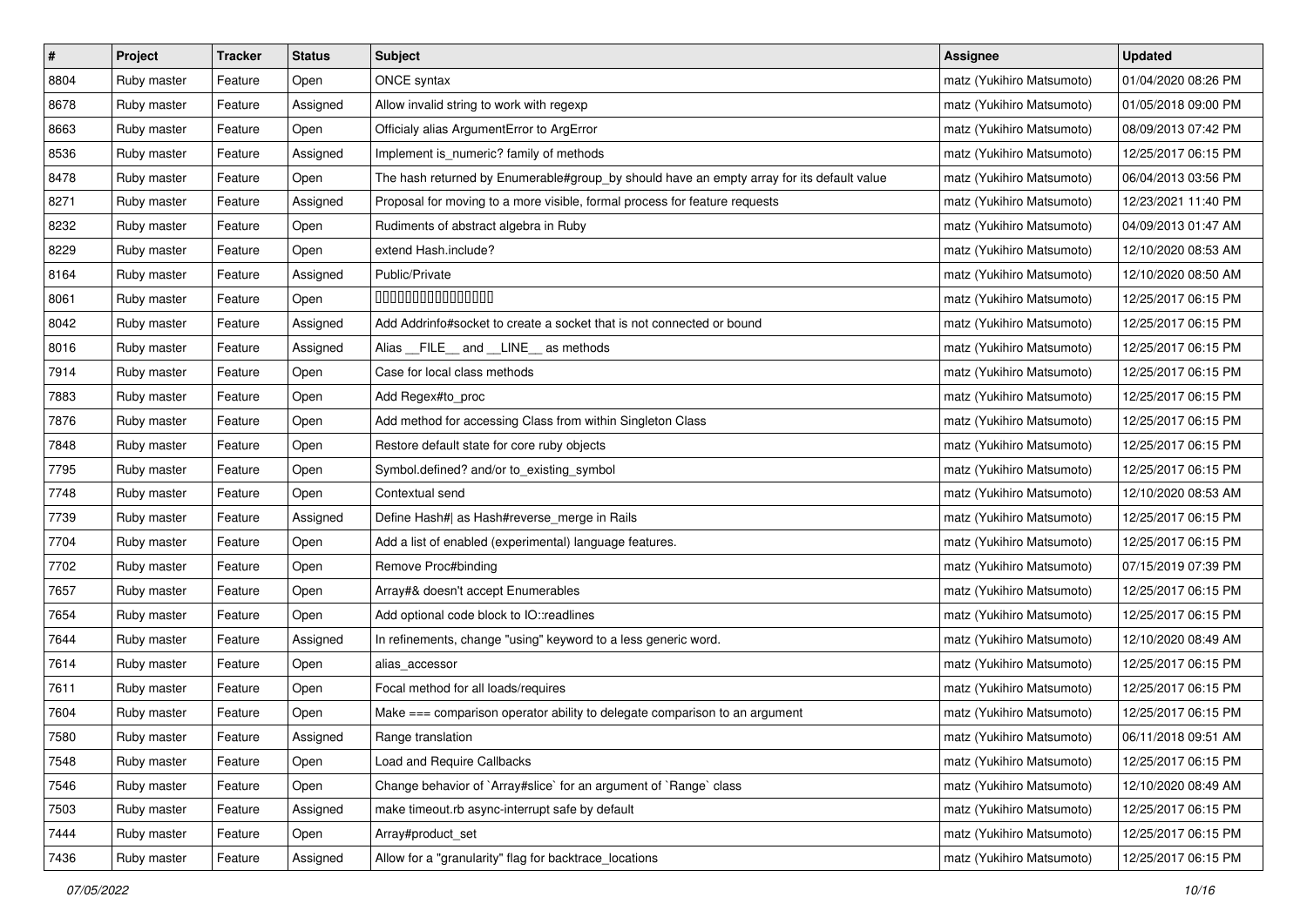| $\pmb{\#}$ | Project     | <b>Tracker</b> | <b>Status</b> | Subject                                                                                                          | <b>Assignee</b>           | <b>Updated</b>      |
|------------|-------------|----------------|---------------|------------------------------------------------------------------------------------------------------------------|---------------------------|---------------------|
| 7377       | Ruby master | Feature        | Open          | #indetical? as an alias for #equal?                                                                              | matz (Yukihiro Matsumoto) | 12/25/2017 06:15 PM |
| 7349       | Ruby master | Feature        | Assigned      | Struct#inspect needs more meaningful output                                                                      | matz (Yukihiro Matsumoto) | 12/25/2017 06:15 PM |
| 7314       | Ruby master | Feature        | Assigned      | Convert Proc to Lambda doesn't work in MRI                                                                       | matz (Yukihiro Matsumoto) | 05/21/2016 09:15 AM |
| 7149       | Ruby master | Feature        | Open          | Constant magic for everyone.                                                                                     | matz (Yukihiro Matsumoto) | 12/25/2017 06:15 PM |
| 7132       | Ruby master | Feature        | Assigned      | Alternation between named / ordered method arguments and aliases for method arguments.                           | matz (Yukihiro Matsumoto) | 12/25/2017 06:15 PM |
| 7121       | Ruby master | Feature        | Assigned      | Extending the use of `require'                                                                                   | matz (Yukihiro Matsumoto) | 12/25/2017 06:15 PM |
| 7087       | Ruby master | Feature        | Assigned      | ::ConditionVariable#wait does not work with Monitor because Monitor#sleep does not exist                         | matz (Yukihiro Matsumoto) | 12/25/2017 06:15 PM |
| 6869       | Ruby master | Feature        | Open          | Do not treat `_` parameter exceptionally                                                                         | matz (Yukihiro Matsumoto) | 12/10/2020 08:58 AM |
| 6842       | Ruby master | Feature        | Assigned      | Add Optional Arguments to String#strip                                                                           | matz (Yukihiro Matsumoto) | 08/24/2016 05:50 AM |
| 6841       | Ruby master | Feature        | Assigned      | Shorthand for Assigning Return Value of Method to Self                                                           | matz (Yukihiro Matsumoto) | 12/10/2020 08:53 AM |
| 6817       | Ruby master | Feature        | Open          | Partial application                                                                                              | matz (Yukihiro Matsumoto) | 12/25/2017 06:15 PM |
| 6811       | Ruby master | Feature        | Assigned      | File, Dir and FileUtils should have bang-versions of singleton methods that fails silently                       | matz (Yukihiro Matsumoto) | 12/25/2017 06:15 PM |
| 6810       | Ruby master | Feature        | Assigned      | module A::B; end` is not equivalent to `module A; module B; end; end` with respect to constant<br>lookup (scope) | matz (Yukihiro Matsumoto) | 12/10/2020 09:22 AM |
| 6802       | Ruby master | Feature        | Assigned      | String#scan should have equivalent yielding MatchData                                                            | matz (Yukihiro Matsumoto) | 12/25/2017 06:15 PM |
| 6671       | Ruby master | Feature        | Assigned      | File.split_all and File.split_root                                                                               | matz (Yukihiro Matsumoto) | 12/25/2017 06:15 PM |
| 6648       | Ruby master | Feature        | Assigned      | Provide a standard API for retrieving all command-line flags passed to Ruby                                      | matz (Yukihiro Matsumoto) | 12/25/2017 06:15 PM |
| 6641       | Ruby master | Feature        | Open          | Hash.auto constructor                                                                                            | matz (Yukihiro Matsumoto) | 12/25/2017 06:15 PM |
| 6611       | Ruby master | Feature        | Assigned      | Comments requested on implementation of set_parse_func                                                           | matz (Yukihiro Matsumoto) | 12/25/2017 06:15 PM |
| 6596       | Ruby master | Feature        | Assigned      | New method `Array#indexes`                                                                                       | matz (Yukihiro Matsumoto) | 07/29/2020 01:41 AM |
| 6594       | Ruby master | Feature        | Assigned      | Integrated Functor                                                                                               | matz (Yukihiro Matsumoto) | 12/10/2020 08:53 AM |
| 6452       | Ruby master | Feature        | Assigned      | Allow extend to override class methods                                                                           | matz (Yukihiro Matsumoto) | 12/10/2020 08:53 AM |
| 6445       | Ruby master | Feature        | Assigned      | request for default length/position on string index                                                              | matz (Yukihiro Matsumoto) | 12/25/2017 06:15 PM |
| 6413       | Ruby master | Feature        | Assigned      | Make Dir.entries default to Dir.entries(Dir.pwd)                                                                 | matz (Yukihiro Matsumoto) | 12/25/2017 06:15 PM |
| 6376       | Ruby master | Feature        | Assigned      | Feature lookup and checking if feature is loaded                                                                 | matz (Yukihiro Matsumoto) | 12/25/2017 06:15 PM |
| 6354       | Ruby master | Feature        | Assigned      | Remove escape (break/return/redo/next support) from class/module scope                                           | matz (Yukihiro Matsumoto) | 12/25/2017 06:15 PM |
| 6337       | Ruby master | Feature        | Assigned      | FileUtils#sync                                                                                                   | matz (Yukihiro Matsumoto) | 12/25/2017 06:15 PM |
| 6317       | Ruby master | Feature        | Assigned      |                                                                                                                  | matz (Yukihiro Matsumoto) | 12/25/2017 06:15 PM |
| 6309       | Ruby master | Feature        | Assigned      | Add a reference queue for weak references                                                                        | matz (Yukihiro Matsumoto) | 08/23/2020 09:07 PM |
| 6308       | Ruby master | Feature        | Assigned      | Eliminate delegation from WeakRef                                                                                | matz (Yukihiro Matsumoto) | 12/23/2021 11:40 PM |
| 6293       | Ruby master | Feature        | Assigned      | new queue / blocking queues                                                                                      | matz (Yukihiro Matsumoto) | 12/25/2017 06:15 PM |
| 6277       | Ruby master | Feature        | Assigned      | Hash#convert_key                                                                                                 | matz (Yukihiro Matsumoto) | 12/25/2017 06:15 PM |
| 5970       | Ruby master | Feature        | Assigned      | Add Enumerable#join with same semantics as Array#join                                                            | matz (Yukihiro Matsumoto) | 12/25/2017 06:15 PM |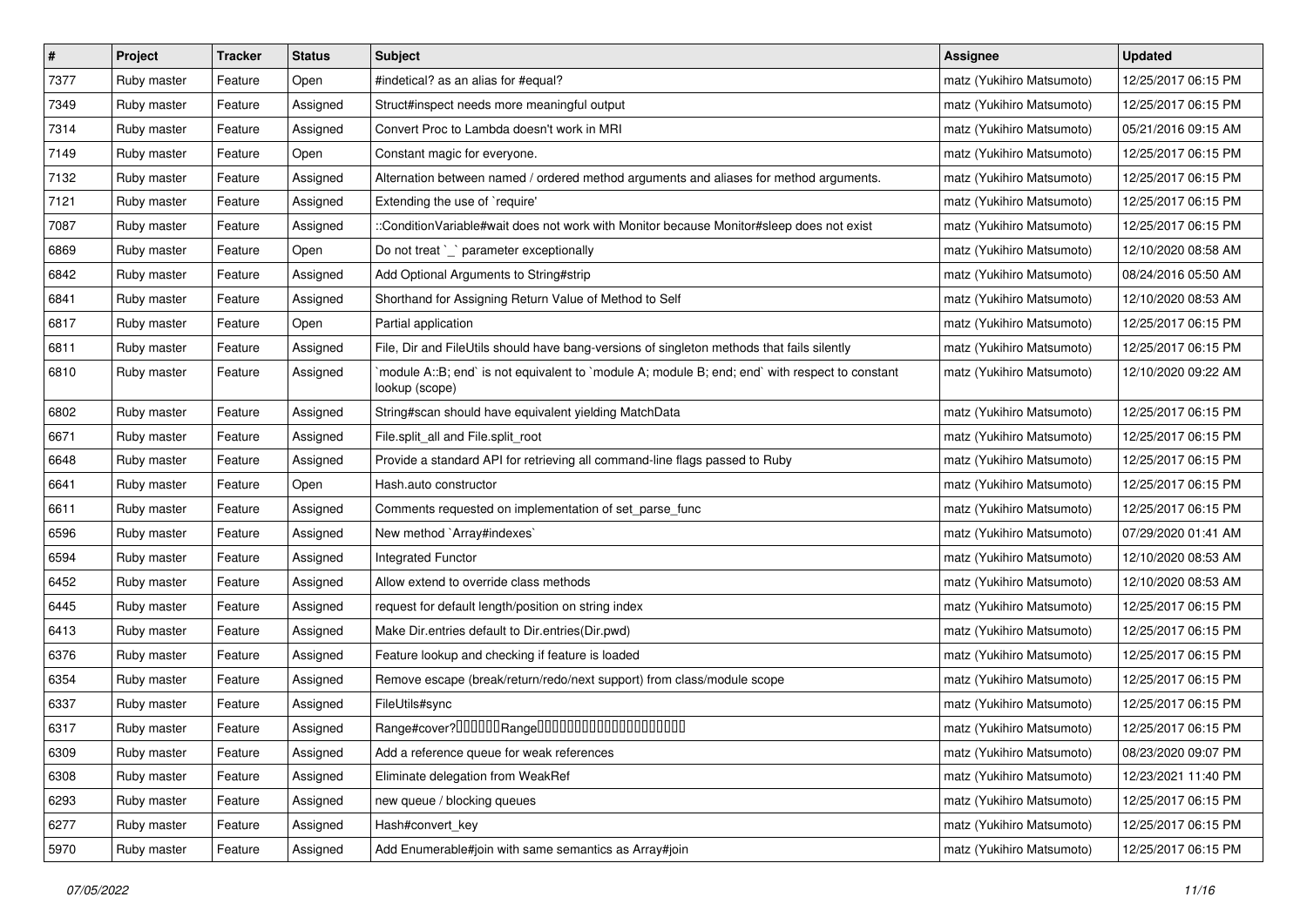| $\pmb{\#}$ | Project     | <b>Tracker</b> | <b>Status</b> | <b>Subject</b>                                                                    | Assignee                                | <b>Updated</b>      |
|------------|-------------|----------------|---------------|-----------------------------------------------------------------------------------|-----------------------------------------|---------------------|
| 5945       | Ruby master | Feature        | Assigned      | Add the ability to mark a at_exit as process-local.                               | matz (Yukihiro Matsumoto)               | 10/10/2018 08:29 AM |
| 5825       | Ruby master | Feature        | Assigned      | Sweet instance var assignment in the object initializer                           | matz (Yukihiro Matsumoto)               | 12/10/2020 08:53 AM |
| 5781       | Ruby master | Feature        | Assigned      | Query attributes (attribute methods ending in `?` mark)                           | matz (Yukihiro Matsumoto)               | 01/10/2020 06:34 AM |
| 5749       | Ruby master | Feature        | Assigned      | new method String#match_all needed                                                | matz (Yukihiro Matsumoto)               | 12/25/2017 06:15 PM |
| 5741       | Ruby master | Feature        | Assigned      | Secure Erasure of Passwords                                                       | matz (Yukihiro Matsumoto)               | 12/25/2017 06:15 PM |
| 5643       | Ruby master | Feature        | Assigned      | require/load options and binding option                                           | matz (Yukihiro Matsumoto)               | 12/25/2017 06:15 PM |
| 5582       | Ruby master | Feature        | Assigned      | Allow clone of singleton methods on a BasicObject                                 | matz (Yukihiro Matsumoto)               | 12/25/2017 06:15 PM |
| 5558       | Ruby master | Feature        | Assigned      | String#% strange arity errors                                                     | matz (Yukihiro Matsumoto)               | 12/25/2017 06:15 PM |
| 5456       | Ruby master | Feature        | Assigned      | kernel#syscall() should be removed.                                               | matz (Yukihiro Matsumoto)               | 12/10/2020 08:46 AM |
| 5445       | Ruby master | Feature        | Assigned      | Need RUBYOPT -r before ARGV -r                                                    | matz (Yukihiro Matsumoto)               | 12/25/2017 06:15 PM |
| 5389       | Ruby master | Feature        | Assigned      | New method Enumerator#iterate                                                     | matz (Yukihiro Matsumoto)               | 12/25/2017 06:15 PM |
| 5129       | Ruby master | Feature        | Assigned      | Create a core class "FileArray" and make "ARGF" its instance                      | matz (Yukihiro Matsumoto)               | 01/23/2018 02:02 PM |
| 5064       | Ruby master | Feature        | Assigned      | HTTP user-agent class                                                             | matz (Yukihiro Matsumoto)               | 12/25/2017 06:15 PM |
| 5007       | Ruby master | Feature        | Assigned      | Proc#call_under: Unifying instance_eval and instance_exec                         | matz (Yukihiro Matsumoto)               | 04/19/2018 07:57 AM |
| 4824       | Ruby master | Feature        | Assigned      | Provide method Kernel#executed?                                                   | matz (Yukihiro Matsumoto)               | 03/05/2018 04:57 AM |
| 4818       | Ruby master | Feature        | Assigned      | Add method marshalable?                                                           | matz (Yukihiro Matsumoto)               | 12/25/2017 06:15 PM |
| 4592       | Ruby master | Feature        | Assigned      | Tempfile0000000                                                                   | matz (Yukihiro Matsumoto)               | 12/25/2017 06:14 PM |
| 4539       | Ruby master | Feature        | Assigned      | Array#zip_with                                                                    | matz (Yukihiro Matsumoto)               | 11/28/2019 08:23 AM |
| 4521       | Ruby master | Feature        | Assigned      | NoMethodError#message may take very long to execute                               | matz (Yukihiro Matsumoto)               | 12/25/2017 06:14 PM |
| 4514       | Ruby master | Feature        | Assigned      | #deep_clone and #deep_dup for Objects                                             | matz (Yukihiro Matsumoto)               | 12/25/2017 06:14 PM |
| 18439      | Ruby master | Feature        | Open          | Support YJIT for VC++                                                             | maximecb (Maxime<br>Chevalier-Boisvert) | 01/10/2022 11:29 PM |
| 18677      | Ruby master | Bug            | Assigned      | BigDecimal#power (**) returns FloatDomainError when passing an infinite parameter | mrkn (Kenta Murata)                     | 04/20/2022 02:04 AM |
| 17339      | Ruby master | Feature        | Assigned      | Semantic grouping with BigDecimal#to_s                                            | mrkn (Kenta Murata)                     | 12/20/2021 12:39 PM |
| 16350      | Ruby master | Feature        | Assigned      | ArithmeticSequence#member? can result in infinite loop                            | mrkn (Kenta Murata)                     | 05/29/2020 10:26 PM |
| 14476      | Ruby master | Feature        | Assigned      | Adding same_all? for checking whether all items in an Array are same              | mrkn (Kenta Murata)                     | 08/28/2020 01:10 PM |
| 10782      | Ruby master | Feature        | Assigned      | Patch: Add constants for BigDecimal for ZERO, ONE, TEN                            | mrkn (Kenta Murata)                     | 05/21/2015 08:13 AM |
| 8295       | Ruby master | Feature        | Assigned      | Float I Rational IIIIIIIIIIIIIIIIIII BigDecimal IIIIIIIIII                        | mrkn (Kenta Murata)                     | 12/25/2017 06:15 PM |
| 7321       | Ruby master | Feature        | Assigned      | Newton.#nsolve 00 2 0000000000                                                    | mrkn (Kenta Murata)                     | 12/25/2017 06:15 PM |
| 6973       | Ruby master | Feature        | Assigned      | Add an #integral? method to Numeric to test for whole-number values               | mrkn (Kenta Murata)                     | 12/25/2017 06:15 PM |
| 6857       | Ruby master | Feature        | Assigned      | bigdecimal/math BigMath.E/BigMath.exp R. P. Feynman inspired optimization         | mrkn (Kenta Murata)                     | 12/25/2017 06:15 PM |
| 5310       | Ruby master | Feature        | Assigned      | Integral objects                                                                  | mrkn (Kenta Murata)                     | 12/25/2017 06:15 PM |
| 5179       | Ruby master | <b>Bug</b>     | Assigned      | Complex#rationalize and to_r with approximate zeros                               | mrkn (Kenta Murata)                     | 01/17/2020 03:00 AM |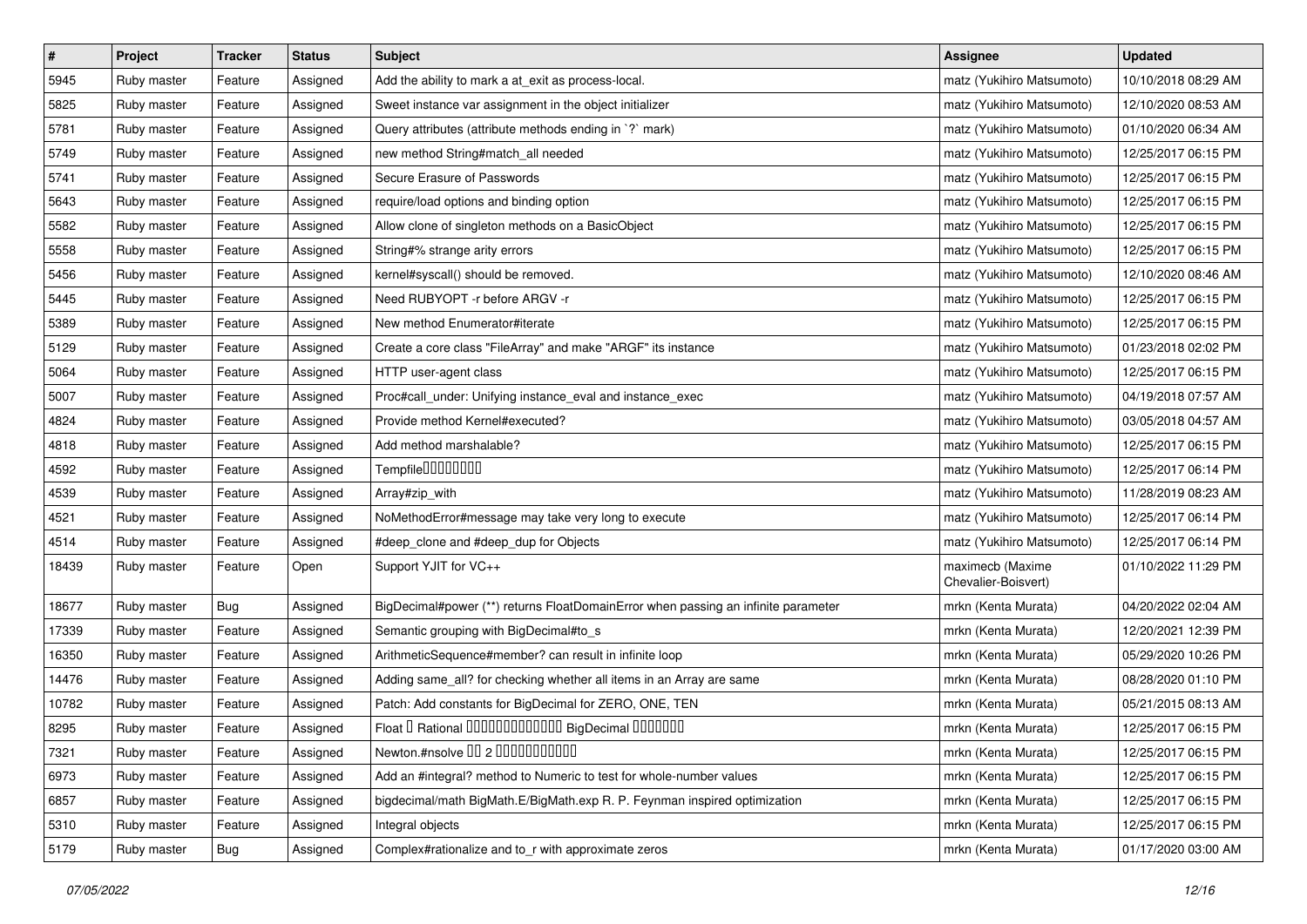| $\pmb{\#}$ | Project     | <b>Tracker</b> | <b>Status</b> | <b>Subject</b>                                                                                                                         | <b>Assignee</b>         | <b>Updated</b>      |
|------------|-------------|----------------|---------------|----------------------------------------------------------------------------------------------------------------------------------------|-------------------------|---------------------|
| 5133       | Ruby master | Feature        | Assigned      | Array#unzip as an alias of Array#transpose                                                                                             | mrkn (Kenta Murata)     | 12/25/2017 06:15 PM |
| 5654       | Ruby master | Feature        | Assigned      | Introduce global lock to avoid concurrent require                                                                                      | nahi (Hiroshi Nakamura) | 12/25/2017 06:15 PM |
| 18371      | Ruby master | Misc           | Assigned      | Release branches (release information in general)                                                                                      | naruse (Yui NARUSE)     | 03/23/2022 10:32 PM |
| 17638      | Ruby master | Feature        | Assigned      | Support backtracing with the libbacktrace library                                                                                      | naruse (Yui NARUSE)     | 03/05/2021 03:40 PM |
| 17111      | Ruby master | Feature        | Assigned      | Improve performance of Net::HTTPHeader#set_form by 40%                                                                                 | naruse (Yui NARUSE)     | 08/10/2020 05:36 AM |
| 16559      | Ruby master | Feature        | Open          | Net::HTTP#request injects "Connection: close" header if #started? is false, wasting HTTP server<br>resources                           | naruse (Yui NARUSE)     | 05/28/2020 07:37 PM |
| 15940      | Ruby master | Feature        | Open          | Coerce symbols internal fstrings in UTF8 rather than ASCII to better share memory with string literals                                 | naruse (Yui NARUSE)     | 07/30/2019 04:17 AM |
| 15931      | Ruby master | Feature        | Open          | encoding for CESU-8                                                                                                                    | naruse (Yui NARUSE)     | 12/20/2019 05:42 AM |
| 15007      | Ruby master | Misc           | Open          | Let all Init_xxx and extension APIs frequently called from init code paths be considered cold                                          | naruse (Yui NARUSE)     | 12/06/2018 11:05 AM |
| 13221      | Ruby master | Feature        | Assigned      | [PATCH] gems/bundled_gems: add "curses" RubyGem                                                                                        | naruse (Yui NARUSE)     | 09/25/2017 06:32 PM |
| 11526      | Ruby master | Bug            | Assigned      | Streaming HTTP requests are not idempotent and should not be retried                                                                   | naruse (Yui NARUSE)     | 07/01/2019 09:16 PM |
| 10628      | Ruby master | Misc           | Open          | Peformance of URI module                                                                                                               | naruse (Yui NARUSE)     | 12/26/2014 04:08 PM |
| 9020       | Ruby master | Feature        | Assigned      | Net::HTTPResponse predicate/query methods                                                                                              | naruse (Yui NARUSE)     | 12/25/2017 06:15 PM |
| 7892       | Ruby master | Bug            | Open          | MIME encoding bug of NKF.nkf                                                                                                           | naruse (Yui NARUSE)     | 12/25/2017 06:15 PM |
| 6265       | Ruby master | Feature        | Assigned      | Remove 'useless' 'concatenation' syntax                                                                                                | naruse (Yui NARUSE)     | 08/10/2016 02:36 AM |
| 5764       | Ruby master | Feature        | Assigned      | Net::HTTP should assume HTTP/0.9 on unexpected responses                                                                               | naruse (Yui NARUSE)     | 07/15/2019 05:06 PM |
| 5461       | Ruby master | Feature        | Assigned      | Add pipelining to Net::HTTP                                                                                                            | naruse (Yui NARUSE)     | 12/25/2017 06:15 PM |
| 18623      | Ruby master | <b>Bug</b>     | Open          | make runnable' does not work                                                                                                           | nobu (Nobuyoshi Nakada) | 03/16/2022 01:28 AM |
| 17662      | Ruby master | Misc           | Assigned      | The heredoc pattern used in tests does not syntax highlight correctly in many editors                                                  | nobu (Nobuyoshi Nakada) | 06/30/2021 12:54 PM |
| 17578      | Ruby master | Bug            | Assigned      | mkmf experimental C++ Support                                                                                                          | nobu (Nobuyoshi Nakada) | 01/27/2021 03:51 AM |
| 16978      | Ruby master | Feature        | Open          | Ruby should not use realpath for __FILE_                                                                                               | nobu (Nobuyoshi Nakada) | 04/01/2022 11:30 AM |
| 16836      | Ruby master | <b>Bug</b>     | Assigned      | configure-time LDFLAGS leak into ruby pkg-config file                                                                                  | nobu (Nobuyoshi Nakada) | 08/14/2021 09:10 AM |
| 16747      | Ruby master | Misc           | Assigned      | Repository reorganization request                                                                                                      | nobu (Nobuyoshi Nakada) | 05/22/2020 01:30 PM |
| 16497      | Ruby master | Bug            | Assigned      | StringIO#internal_encoding is broken (more severely in 2.7)                                                                            | nobu (Nobuyoshi Nakada) | 10/26/2021 04:31 PM |
| 16291      | Ruby master | Feature        | Open          | Introduce support for resize in rb_ary_freeze and prefer internal use of rb_ary_freeze and<br>rb_str_freeze for String and Array types | nobu (Nobuyoshi Nakada) | 12/25/2020 02:43 AM |
| 16025      | Ruby master | Misc           | Assigned      | 'st_check_for_sizeof_st_index_t' declared as array with a negative size (emscripten)                                                   | nobu (Nobuyoshi Nakada) | 07/30/2019 11:20 AM |
| 15806      | Ruby master | Misc           | Assigned      | Explicitly initialise encodings on init to remove branches on encoding lookup                                                          | nobu (Nobuyoshi Nakada) | 08/29/2019 04:29 AM |
| 15305      | Ruby master | Feature        | Open          | [PATCH] include/ruby/ruby.h (RB_ALLOCV*): remove GC guard                                                                              | nobu (Nobuyoshi Nakada) | 07/27/2021 11:39 AM |
| 14971      | Ruby master | Bug            | Open          | error: implicit declaration of function 'rb_vm_call0                                                                                   | nobu (Nobuyoshi Nakada) | 09/06/2018 03:53 AM |
| 14692      | Ruby master | Misc           | Open          | Question: Ruby stdlib's Option Parser                                                                                                  | nobu (Nobuyoshi Nakada) | 04/22/2018 05:53 AM |
| 14543      | Ruby master | <b>Bug</b>     | Assigned      | `make commit` show error of `common-srcs`                                                                                              | nobu (Nobuyoshi Nakada) | 06/02/2018 04:17 AM |
| 13577      | Ruby master | Feature        | Assigned      | Digest.file accidentally receives File object but uses file path                                                                       | nobu (Nobuyoshi Nakada) | 05/20/2017 06:50 PM |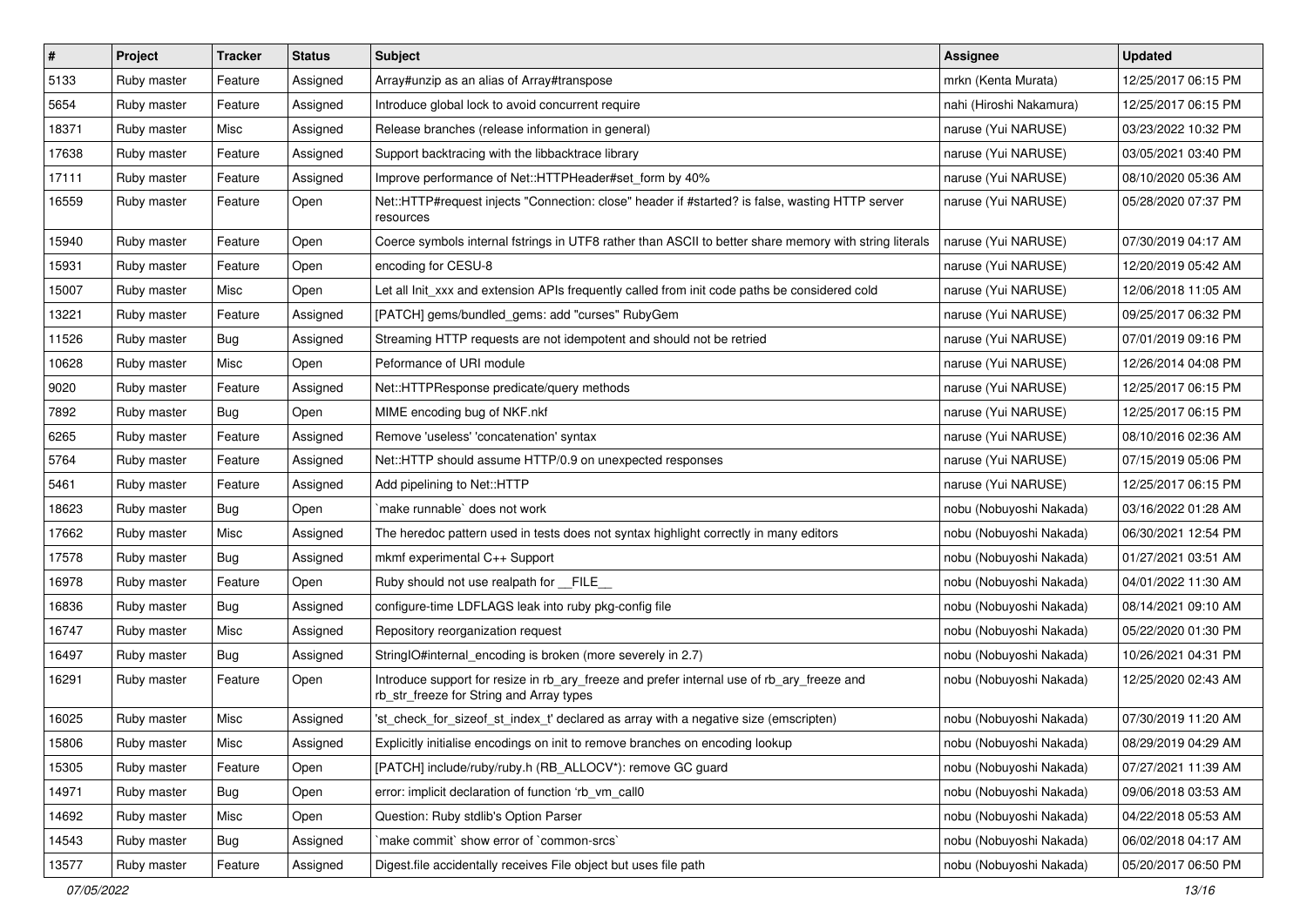| $\pmb{\#}$ | Project     | <b>Tracker</b> | <b>Status</b> | <b>Subject</b>                                                               | Assignee                 | <b>Updated</b>      |
|------------|-------------|----------------|---------------|------------------------------------------------------------------------------|--------------------------|---------------------|
| 13516      | Ruby master | Feature        | Assigned      | Improve the text of the circular require warning                             | nobu (Nobuyoshi Nakada)  | 08/31/2017 05:49 AM |
| 13378      | Ruby master | Feature        | Open          | Eliminate 4 of 8 syscalls when requiring file by absolute path               | nobu (Nobuyoshi Nakada)  | 06/16/2017 07:57 AM |
| 13298      | Ruby master | Bug            | Assigned      | mingw SEGV TestEnumerable#test_callcc                                        | nobu (Nobuyoshi Nakada)  | 06/04/2021 03:41 AM |
| 13269      | Ruby master | Bug            | Assigned      | test/readline/test_readline.rb and mingw                                     | nobu (Nobuyoshi Nakada)  | 03/13/2017 08:56 AM |
| 12725      | Ruby master | <b>Bug</b>     | Assigned      | Trying to use ./miniruby before it exists                                    | nobu (Nobuyoshi Nakada)  | 04/28/2017 01:45 PM |
| 12473      | Ruby master | Bug            | Assigned      | Test failure on fedora with TestTimeExtension#test_huge_precision            | nobu (Nobuyoshi Nakada)  | 04/28/2017 01:45 PM |
| 12436      | Ruby master | Bug            | Assigned      | newline argument of File.open seems not respected on Windows                 | nobu (Nobuyoshi Nakada)  | 10/25/2021 09:07 AM |
| 12064      | Ruby master | Feature        | Open          | Make creation of enc/unicode/casefold.h automatic again                      | nobu (Nobuyoshi Nakada)  | 02/12/2016 06:13 AM |
| 11670      | Ruby master | Feature        | Open          | Show warning to make nested def obsolete                                     | nobu (Nobuyoshi Nakada)  | 11/09/2015 07:40 AM |
| 10416      | Ruby master | Bug            | Open          | Create mechanism for updating of Unicode data files downstreams when we want | nobu (Nobuyoshi Nakada)  | 10/08/2021 06:40 AM |
| 9955       | Ruby master | <b>Bug</b>     | Assigned      | issue building dll on mingw, library not found                               | nobu (Nobuyoshi Nakada)  | 01/05/2018 09:00 PM |
| 9010       | Ruby master | Bug            | Assigned      | ./configure --prefix= cannot handle directories with spaces                  | nobu (Nobuyoshi Nakada)  | 04/26/2021 10:38 PM |
| 8959       | Ruby master | Feature        | Assigned      | Allow top level prepend                                                      | nobu (Nobuyoshi Nakada)  | 10/16/2013 03:22 AM |
| 8460       | Ruby master | Feature        | Assigned      | PATCH: optparse: add keep_unknown option                                     | nobu (Nobuyoshi Nakada)  | 05/27/2021 10:07 PM |
| 8449       | Ruby master | Feature        | Open          | Array#ary_plus always returns an array                                       | nobu (Nobuyoshi Nakada)  | 06/02/2013 04:23 PM |
| 8299       | Ruby master | Bug            | Assigned      | Minor error in float parsing                                                 | nobu (Nobuyoshi Nakada)  | 12/30/2019 03:00 AM |
| 8270       | Ruby master | Feature        | Open          | Ruby should build without thread support (aka minix)                         | nobu (Nobuyoshi Nakada)  | 12/10/2020 08:53 AM |
| 7964       | Ruby master | <b>Bug</b>     | Assigned      | Writing an ASCII-8BIT String to a StringIO created from a UTF-8 String       | nobu (Nobuyoshi Nakada)  | 01/05/2018 09:00 PM |
| 7840       | Ruby master | Bug            | Open          | -Wdeclaration-after-statement is valid for C/ObjC but not for C++            | nobu (Nobuyoshi Nakada)  | 06/02/2020 04:41 PM |
| 7745       | Ruby master | Feature        | Open          | lib/observer.rb: Observers are compared by identity                          | nobu (Nobuyoshi Nakada)  | 12/25/2017 06:15 PM |
| 7532       | Ruby master | Feature        | Assigned      | Hardcoded compiler location                                                  | nobu (Nobuyoshi Nakada)  | 12/25/2017 06:15 PM |
| 7394       | Ruby master | Feature        | Assigned      | Enumerable#find ifnone parameter could be non-callable                       | nobu (Nobuyoshi Nakada)  | 02/10/2021 09:32 AM |
| 6769       | Ruby master | Feature        | Assigned      | rbinstall.rb: install both src and batch files separetely                    | nobu (Nobuyoshi Nakada)  | 10/30/2015 12:38 PM |
| 6360       | Ruby master | <b>Bug</b>     | Assigned      | Debug information build even without requesting it                           | nobu (Nobuyoshi Nakada)  | 01/05/2018 09:00 PM |
| 6012       | Ruby master | Feature        | Assigned      | Proc#source_location also return the column                                  | nobu (Nobuyoshi Nakada)  | 02/12/2019 07:49 AM |
| 5317       | Ruby master | Bug            | Assigned      |                                                                              | nobu (Nobuyoshi Nakada)  | 01/05/2018 09:00 PM |
| 4924       | Ruby master | Feature        | Assigned      | mkmf have_header fails with C++ headers                                      | nobu (Nobuyoshi Nakada)  | 12/25/2017 06:15 PM |
| 2324       | Ruby master | Feature        | Assigned      | Dir instance methods for relative path                                       | nobu (Nobuyoshi Nakada)  | 12/25/2017 05:58 PM |
| 15072      | Ruby master | Bug            | Open          | thread.c:4356:5: error: implicit declaration of function 'ubf list atfork'   | normalperson (Eric Wong) | 09/20/2018 03:32 AM |
| 14901      | Ruby master | Feature        | Assigned      | [PATCH] do not block SIGCHLD in normal Ruby Threads                          | normalperson (Eric Wong) | 07/19/2021 05:23 AM |
| 13721      | Ruby master | Feature        | Assigned      | [PATCH] net/imap: dedupe attr keys in Net::IMAP::FetchData                   | normalperson (Eric Wong) | 07/27/2017 09:51 AM |
| 11299      | Ruby master | Feature        | Open          | [PATCH] use Array instead of custom struct for generic ivars                 | normalperson (Eric Wong) | 06/24/2015 12:38 AM |
| 10328      | Ruby master | Feature        | Open          | [PATCH] make OPT_SUPPORT_JOKE a proper VM option                             | normalperson (Eric Wong) | 01/05/2018 09:01 PM |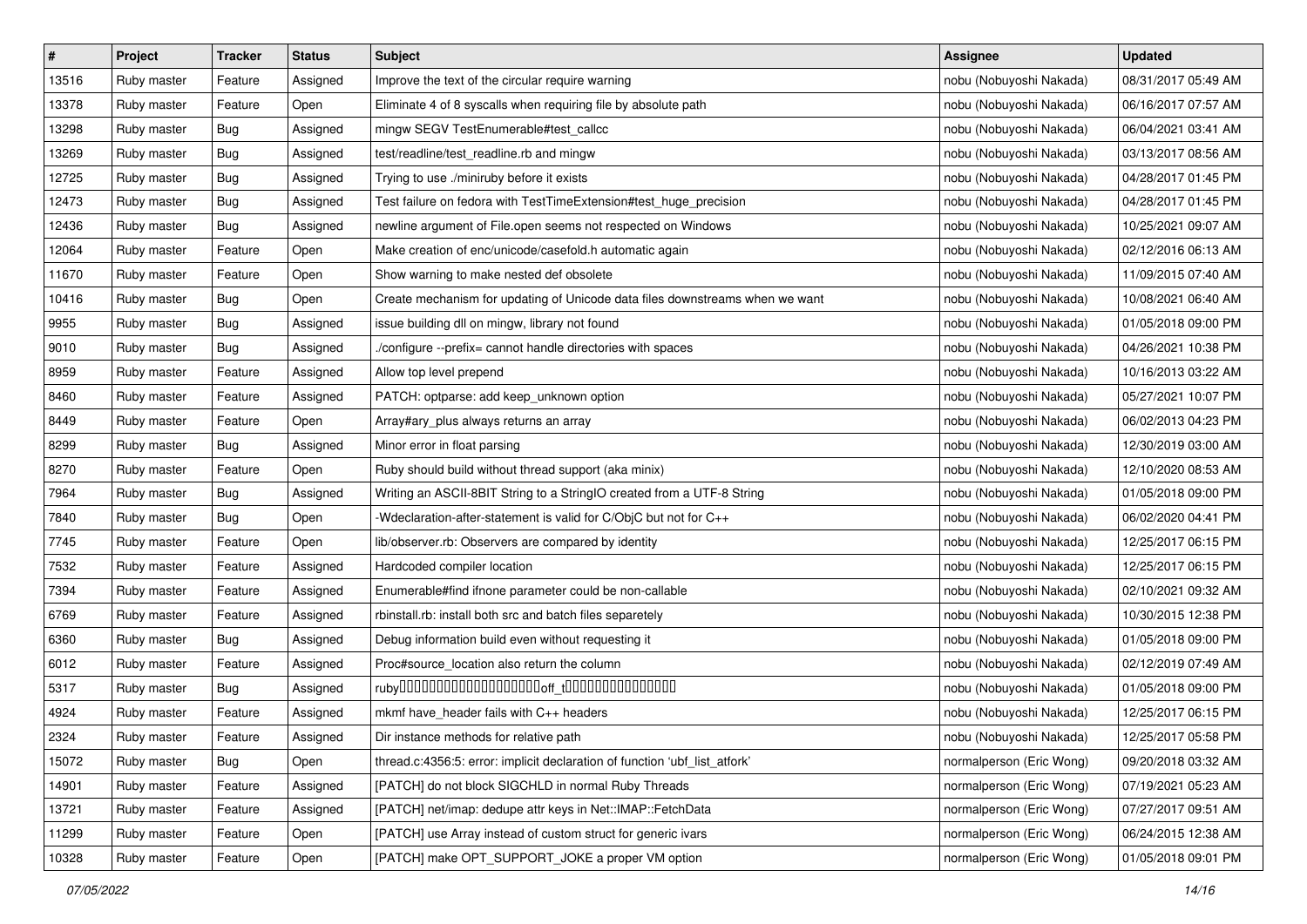| $\vert$ # | Project     | Tracker    | <b>Status</b> | <b>Subject</b>                                                                | <b>Assignee</b>                       | <b>Updated</b>      |
|-----------|-------------|------------|---------------|-------------------------------------------------------------------------------|---------------------------------------|---------------------|
| 18727     | Ruby master | <b>Bug</b> | Assigned      | Make failed on x86_64-cygwin (LoadError)                                      | peterzhu2118 (Peter Zhu)              | 04/16/2022 05:15 AM |
| 16805     | Ruby master | Misc       | Assigned      | Coroutine's license is unclear                                                | ReiOdaira (Rei Odaira)                | 07/01/2021 10:09 PM |
| 18658     | Ruby master | Bug        | Open          | Need openssl 3 support for Ubuntu 22.04 (Ruby 2.7.x and 3.0.x)                | rhenium (Kazuki Yamaguchi)            | 05/30/2022 08:06 PM |
| 12582     | Ruby master | <b>Bug</b> | Assigned      | OpenSSL Authenticated Encryption should check for tag length                  | rhenium (Kazuki Yamaguchi)            | 04/28/2017 01:45 PM |
| 12354     | Ruby master | Feature    | Assigned      | PKey::EC Can't output public key pem when private key exists                  | rhenium (Kazuki Yamaguchi)            | 07/24/2019 10:57 PM |
| 8126      | Ruby master | Feature    | Assigned      | OpenSSL::SSL::SSLSocket does not define #recv and #send messages              | rhenium (Kazuki Yamaguchi)            | 08/08/2019 11:05 PM |
| 14412     | Ruby master | Feature    | Assigned      | DRb UNIX on local machine: add support for getpeereid()                       | seki (Masatoshi Seki)                 | 01/28/2018 12:51 PM |
| 13864     | Ruby master | Bug        | Assigned      | Rinda multicast test failures due to missing default route                    | seki (Masatoshi Seki)                 | 08/17/2021 07:16 AM |
| 5434      | Ruby master | Feature    | Assigned      | Allow per-class whitelisting of methods safe to expose through DRb            | seki (Masatoshi Seki)                 | 12/25/2017 06:15 PM |
| 12281     | Ruby master | Feature    | Assigned      | Allow lexically scoped use of refinements with `using {}` block syntax        | shugo (Shugo Maeda)                   | 06/13/2016 07:44 AM |
| 18893     | Ruby master | Bug        | Open          | Don't redefine memcpy(3)                                                      | shyouhei (Shyouhei Urabe)             | 07/05/2022 08:55 AM |
| 18726     | Ruby master | Misc       | Open          | CI Error on c99 and c2x                                                       | shyouhei (Shyouhei Urabe)             | 04/19/2022 09:05 AM |
| 17376     | Ruby master | Misc       | Assigned      | Reduce number of GitHub Actions                                               | shyouhei (Shyouhei Urabe)             | 12/10/2020 11:50 AM |
| 17289     | Ruby master | Bug        | Assigned      | Time#strftime occurs Segmentation Fault on ruby-2.7.2p137                     | shyouhei (Shyouhei Urabe)             | 11/05/2020 07:57 AM |
| 6682      | Ruby master | Feature    | Assigned      | Add a method to return an instance attached by a singleton class              | shyouhei (Shyouhei Urabe)             | 12/25/2017 06:15 PM |
| 11955     | Ruby master | Feature    | Assigned      | Expose Object that Receives logs in Logger                                    | sonots (Naotoshi Seo)                 | 11/09/2017 11:35 AM |
| 9115      | Ruby master | <b>Bug</b> | Assigned      | Logger traps all exceptions; breaks Timeout                                   | sonots (Naotoshi Seo)                 | 08/20/2019 12:47 PM |
| 13622     | Ruby master | Misc       | Assigned      | Documentation missing                                                         | stomar (Marcus Stollsteimer)          | 06/03/2017 07:27 AM |
| 15239     | Ruby master | Feature    | Assigned      | [patch] test-spec win32ole                                                    | suke (Masaki Suketa)                  | 12/29/2019 01:04 PM |
| 6613      | Ruby master | Feature    | Assigned      | VT_RECORD, IRecordInfo Support in WIN32OLE                                    | suke (Masaki Suketa)                  | 12/25/2017 06:15 PM |
| 5334      | Ruby master | Bug        | Assigned      | Segmentation fault in InternetExplorer IServiceProvider interface             | suke (Masaki Suketa)                  | 12/30/2019 03:00 AM |
| 9590      | Ruby master | Feature    | Open          | introduce st_foreach_update and st_foreach_update_check for performance.      | tarui (Masaya Tarui)                  | 01/05/2018 09:00 PM |
| 7788      | Ruby master | Feature    | Open          | YAML Tag Schema Support                                                       | tenderlovemaking (Aaron<br>Patterson) | 12/25/2017 06:15 PM |
| 7518      | Ruby master | Feature    | Assigned      | Fiddle::Pointer#to_str and Fiddle::Pointer#to_int should be removed           | tenderlovemaking (Aaron<br>Patterson) | 08/15/2013 04:56 AM |
| 7488      | Ruby master | Feature    | Assigned      | Receiving object_id in object creation probes                                 | tenderlovemaking (Aaron<br>Patterson) | 12/25/2017 06:15 PM |
| 11599     | Ruby master | Feature    | Open          | Dump entries of hash in ObjectSpace                                           | tmm1 (Aman Karmani)                   | 11/24/2015 05:52 PM |
| 11292     | Ruby master | Feature    | Open          | objspace: Dump type of special consts                                         | tmm1 (Aman Karmani)                   | 06/22/2015 04:22 AM |
| 10038     | Ruby master | Feature    | Assigned      | Extend ObjectSpace.dump to expose buffer addresses for String and Array       | tmm1 (Aman Karmani)                   | 01/05/2018 09:01 PM |
| 12653     | Ruby master | Feature    | Assigned      | Use wide WinAPI for rb_w32_getcwd                                             | usa (Usaku NAKAMURA)                  | 09/12/2016 06:35 AM |
| 11142     | Ruby master | Bug        | Open          | Command line argument parser on windows handles double quotes inconsistently. | usa (Usaku NAKAMURA)                  | 05/12/2015 04:09 PM |
| 15166     | Ruby master | Feature    | Assigned      | 2.5 times faster implementation than current gcd implmentation                | watson1978 (Shizuo Fujita)            | 04/26/2019 09:12 PM |